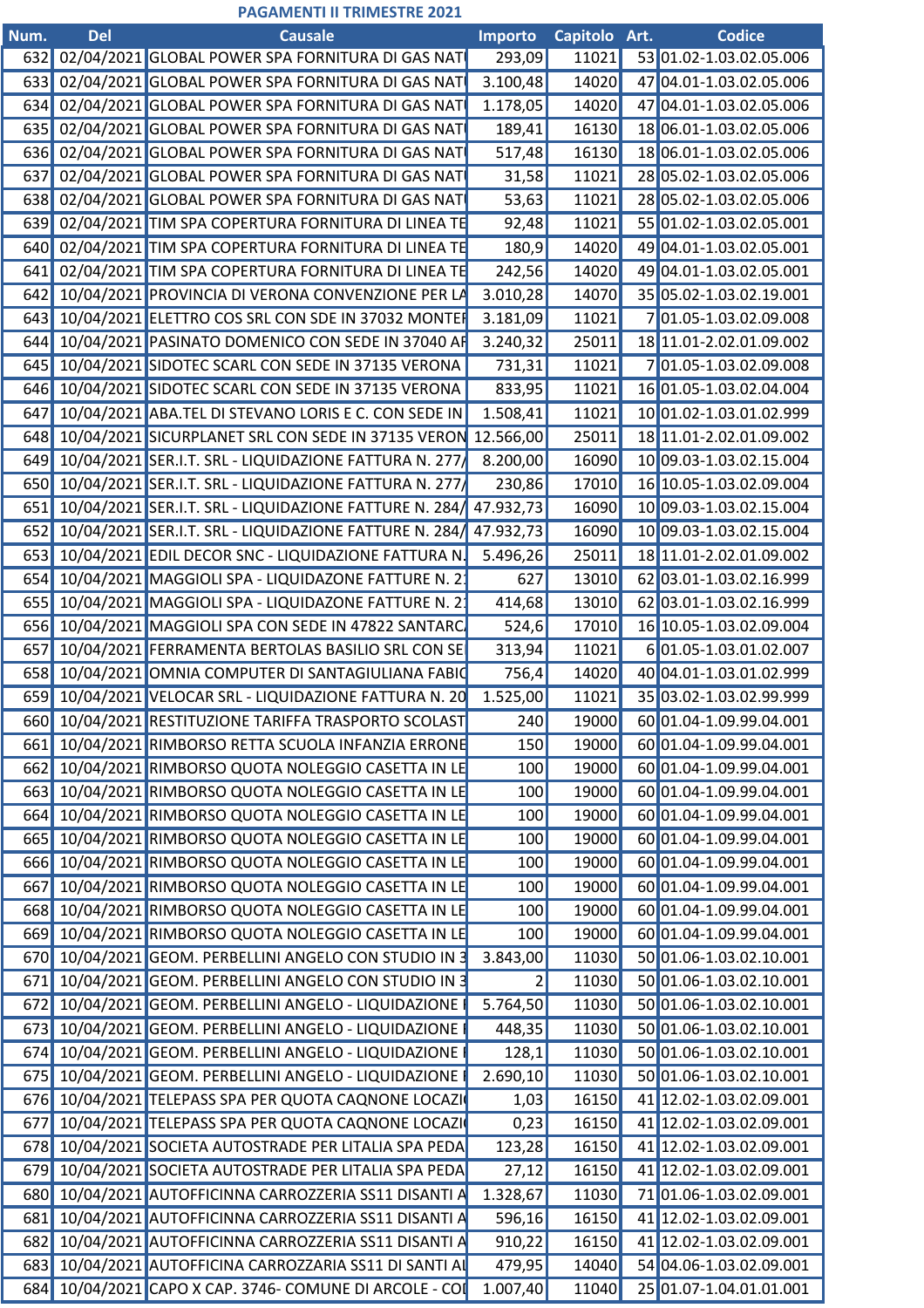|  | 685 10/04/2021 ELETTRO COS SRL CON SEDE IN 37032 MONT            | 799,1    | 11021 | 701.05-1.03.02.09.008         |
|--|------------------------------------------------------------------|----------|-------|-------------------------------|
|  | 686 10/04/2021 ELETTRO COS SRL CON SEDE IN 37032 MONT            | 1.676,95 | 14020 | 41 04.01-1.03.02.09.004       |
|  | 687 10/04/2021 ELETTRO COS SRL CON SEDE IN 37032 MONT            | 318,98   | 11021 | 701.05-1.03.02.09.008         |
|  | 688 10/04/2021 ERREGI SERVICE SRL CON SEDE IN 37036 SAN          | 511,18   | 11021 | 9 01.05-1.03.01.02.999        |
|  | 689 10/04/2021 GLOBAL POWER SPA FORNITURA DI GAS NAT             | 3.021,86 | 16130 | 38 06.01-1.03.02.05.006       |
|  | 690 10/04/2021 GLOBAL POWER SPA FORNITURA DI GAS NAT             | 203,02   | 11021 | 53 01.02-1.03.02.05.006       |
|  | 691 10/04/2021 GLOBAL POWER SPA FORNITURA DI GAS NAT             | 2.385,99 | 14020 | 47 04.01-1.03.02.05.006       |
|  | 692 10/04/2021 GLOBAL POWER SPA FORNITURA DI GAS NAT             | 785,54   | 14020 | 47 04.01-1.03.02.05.006       |
|  | 693 10/04/2021 GLOBAL POWER SPA FORNITURA DI GAS NAT             | 1.890,67 | 16130 | 38 06.01-1.03.02.05.006       |
|  | 694 10/04/2021 GLOBAL POWER SPA FORNITURA DI GAS NAT             | 278,2    | 16130 | 18 06.01-1.03.02.05.006       |
|  | 695 10/04/2021 GLOBAL POWER SPA FORNITURA DI GAS NAT             | 529,66   | 16130 | 18 06.01-1.03.02.05.006       |
|  |                                                                  |          |       |                               |
|  | 696 10/04/2021 GLOBAL POWER SPA FORNITURA DI GAS NAT             | 28,84    | 11021 | 28 05.02-1.03.02.05.006       |
|  | 697 10/04/2021 GLOBAL POWER SPA FORNITURA DI GAS NAT             | 49,63    | 11021 | 28 05.02-1.03.02.05.006       |
|  | 698 10/04/2021 GLOBAL POWER SPA FORNITURA DI GAS NAT             | 241,11   | 14070 | 28 05.02-1.03.02.05.006       |
|  | 699 10/04/2021 WELCOME ITALIA SPA FORNITURA E GESTION            | 262,3    | 11021 | 55 01.02-1.03.02.05.001       |
|  | 700 10/04/2021 WELCOME ITALIA SPA FORNITURA E GESTION            | 146,8    | 14070 | 27 05.02-1.03.02.05.001       |
|  | 701 10/04/2021 WELCOME ITALIA SPA FORNITURA E GESTION            | 182,66   | 14030 | 33 04.02-1.03.02.05.001       |
|  | 702 10/04/2021 WELCOME ITALIA SPA FORNITURA E GESTION            | 67,1     | 14090 | 17 05.02-1.03.02.05.001       |
|  | 703 10/04/2021 MARCHI SPA CON SEDE IN 36016 THIENE (VI)          | 1.463,46 | 11021 | 901.05-1.03.01.02.999         |
|  | 704 10/04/2021 MARCHI SPA CON SEDE IN 36016 THIENE (VI)          | 31,25    | 11021 | 9 01.05-1.03.01.02.999        |
|  | 705 10/04/2021 VESENTINI SRL CON SEDE IN 37053 CEREA (VF         | 219,6    | 11021 | 12 01.02-1.03.01.02.999       |
|  | 706 10/04/2021 VESENTINI SRL CON SEDE IN 37053 CEREA (VF         | 2.318,00 | 11021 | 12 01.02-1.03.01.02.999       |
|  | 707 10/04/2021 GLOBAL POWER SPA CONGUAGLI 2019                   | 377,37   | 11021 | 53 01.02-1.03.02.05.006       |
|  | 708 10/04/2021 GLOBAL POWER SPA CONGUAGLI 2019                   | 245,24   | 14070 | 28 05.02-1.03.02.05.006       |
|  | 709 10/04/2021 WIND TRE SPA SERVIZIO DI TELEFONIA MOBI           | 165,93   | 11021 | 56 01.02-1.03.02.05.002       |
|  | 710 10/04/2021 CONTRIBUTO REGIONALE IMPEGNATIVA DI C             | 1.200,00 | 16150 | 60 12.02-1.04.02.02.999       |
|  |                                                                  |          |       | 50 12.03-1.04.01.02.018       |
|  | 711 10/04/2021 CONSORZIO SOGGIORNI CLIMATICI DI VERON            | 2.396,16 | 16160 |                               |
|  | 712 10/04/2021 AVV. MARCO VENTURI CON STUDIO IN 37047            | 6.020,46 | 11022 | 30 01.02-1.03.02.11.006       |
|  | 713 10/04/2021 ZA.MA. SNC CON SEDE IN 35020 SANTANGEL            | 993,08   | 16010 | 31 11.01-1.03.02.04.999       |
|  | 714 10/04/2021 PUBLIKA STP SRL CON SEDE IN 46019 VIADAN 1.126,06 |          |       | 11022 10 01.02-1.03.02.19.007 |
|  | 715 10/04/2021 POSTE ITALIANE SPA CON SEDE LEGALE IN 00          | 172,4    |       | 11021 25 01.02-1.03.02.16.002 |
|  | 716 10/04/2021 EQUIPE MEDICA SRL - LIQUIDAZIONE FATTUR           | 451,7    |       | 11030 80 01.02-1.03.02.13.005 |
|  | 717 10/04/2021 EQUIPE MEDICA SRL - LIQUIDAZIONE FATTUR           | 72,9     | 11030 | 80 01.02-1.03.02.13.005       |
|  | 718 10/04/2021 MAGGIOLI SPA - LIQUIDAZIONE FATTURE N. 1          | 456      | 13010 | 62 03.01-1.03.02.16.999       |
|  | 719 10/04/2021 MAGGIOLI SPA - LIQUIDAZIONE FATTURE N.            | 301,58   | 13010 | 62 03.01-1.03.02.16.999       |
|  | 720 10/04/2021 CENTRO STUDI EVOLUTION SAS DEL DOTT. LO           | 1.329,80 |       | 16160 75 12.01-1.03.02.15.999 |
|  | 721 10/04/2021 SOC. AGR. VIVAI DALLAVA S.S. DI DALLAVA PI        | 2.750,00 |       | 16120 12 09.05-1.03.01.02.008 |
|  | 722 10/04/2021 SICIT BITUMI SRL CON SEDE IN 35042 ESTE (P        | 1.006,87 |       | 17010 10 10.05-1.03.01.02.999 |
|  | 723 10/04/2021 INTEGRAZIONE C.E. IN FAVORE DEL CITTADIN          | 300      | 16150 | 31 12.05-1.04.02.02.999       |
|  | 724 19/05/2021 C.E. PER SOSTEGNO ALLA SITUAZIONE ECONO           | 200      |       | 16150 31 12.05-1.04.02.02.999 |
|  |                                                                  |          |       |                               |
|  | 725 19/05/2021 C.E. IN FAVORE DEL CITTADINO ISCRITTO ALL         | 200      |       | 16110 21 12.01-1.04.02.02.999 |
|  | 726 19/05/2021 SERVIZIO DI VIGILANZA STRADALE SUGLI ATTI         | 1.103,00 | 14020 | 60 04.01-1.04.04.01.001       |
|  | 727 19/05/2021 SERVIZIO DI VIGILANZA STRADALE SUGLI ATTI         | 1.103,00 | 14020 | 60 04.01-1.04.04.01.001       |
|  | 728 19/05/2021 SERVIZI DI AIUTO, ACCOMPAGNAMENTO E TR            | 1.870,00 |       | 16150 35 12.02-1.04.04.01.001 |
|  | 729 19/05/2021 SERVIZI DI AIUTO, ACCOMPAGNAMENTO E TR            | 1.870,00 |       | 16150 35 12.02-1.04.04.01.001 |
|  | 730 19/05/2021 C.E. AD ASSOCIAZIONE SULLE ORME IN FAVOL          | 200      |       | 16150 31 12.05-1.04.02.02.999 |
|  | 731 19/05/2021 GESTIONE DEL MUSEO PROROGA TECNICA DE             | 120      | 14090 | 24 05.02-1.04.04.01.001       |
|  | 732 19/05/2021 GESTIONE DELLA BIBLIOTECA PROROGA TECN            | 600      | 14070 | 42 05.02-1.04.04.01.001       |
|  | 733 19/05/2021 ENEL ENERGIA SPA FORNITURA DI ENERGIA E           | 199,03   |       | 11021 54 01.02-1.03.02.05.004 |
|  | 734 19/05/2021 ENEL ENERGIA SPA FORNITURA DI ENERGIA E           | 528,42   | 14020 | 48 04.01-1.03.02.05.004       |
|  | 735 19/05/2021 ENEL ENERGIA SPA FORNITURA DI ENERGIA E           | 407,55   | 14030 | 32 04.02-1.03.02.05.004       |
|  |                                                                  |          |       |                               |
|  | 736 19/05/2021 ENEL ENERGIA SPA FORNITURA DI ENERGIA E           | 124,1    |       | 14030 32 04.02-1.03.02.05.004 |
|  | 737 19/05/2021 ENEL ENERGIA SPA FORNITURA DI ENERGIA E           | 136,25   |       | 14090 21 05.02-1.03.02.05.004 |
|  | 738 19/05/2021 ENEL ENERGIA SPA FORNITURA DI ENERGIA E           | 70,8     |       | 16130 19 06.01-1.03.02.05.004 |
|  | 739 19/05/2021 ENEL ENERGIA SPA FORNITURA DI ENERGIA E           | 213,91   |       | 16130 19 06.01-1.03.02.05.004 |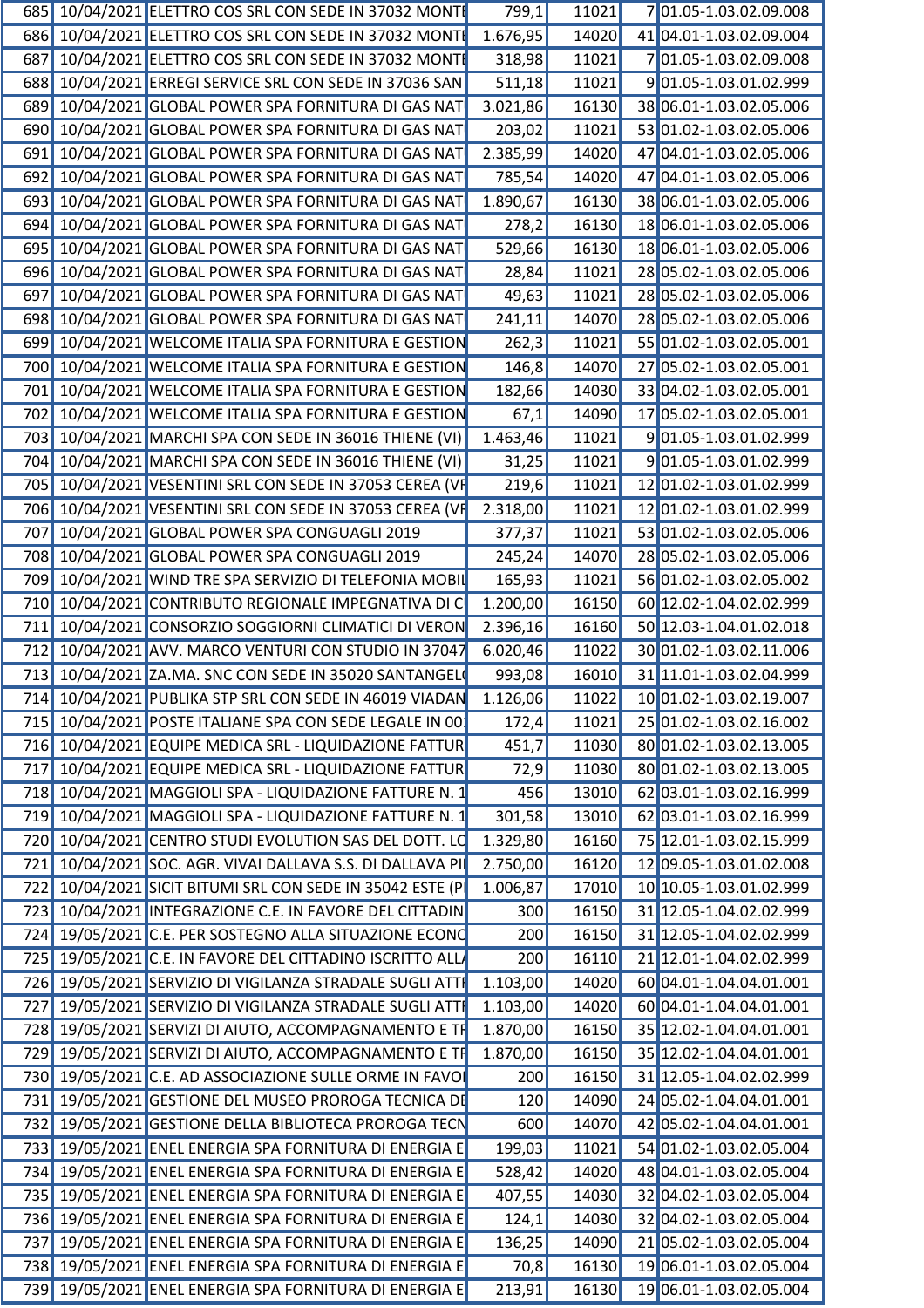| 740        | 19/05/2021 ENEL ENERGIA SPA FORNITURA DI ENERGIA E      | 272,37    | 16130 |    | 19 06.01-1.03.02.05.004 |
|------------|---------------------------------------------------------|-----------|-------|----|-------------------------|
| 741        | 19/05/2021 ENEL ENERGIA SPA FORNITURA DI ENERGIA E      | 369,6     | 16130 |    | 19 06.01-1.03.02.05.004 |
| 742        | 19/05/2021 ENEL ENERGIA SPA FORNITURA DI ENERGIA E      | 99,6      | 11021 |    | 29 05.02-1.03.02.05.004 |
| 743        | 19/05/2021 ENEL ENERGIA SPA FORNITURA DI ENERGIA E      | 191,67    | 14070 | 29 | 05.02-1.03.02.05.004    |
| 744        | 19/05/2021 ENEL ENERGIA SPA FORNITURA DI ENERGIA E      | 19,87     | 16090 |    | 33 09.03-1.03.02.05.004 |
| 745        | 19/05/2021 ENEL ENERGIA SPA FORNITURA DI ENERGIA E      | 412,13    | 14070 |    | 20 05.02-1.03.02.05.004 |
| 746        | 19/05/2021 ENEL ENERGIA SPA FORNITURA DI ENERGIA E      | 15,49     | 16060 |    | 52 12.09-1.03.02.05.004 |
| 747        | 19/05/2021 ENEL ENERGIA SPA FORNITURA DI ENERGIA E      | 18,35     | 16060 |    | 52 12.09-1.03.02.05.004 |
| 748        | 19/05/2021 ENEL ENERGIA SPA FORNITURA DI ENERGIA E      | 86,33     | 11021 |    | 4 08.01-1.03.02.05.004  |
| 749        | 19/05/2021 ENEL ENERGIA SPA FORNITURA DI ENERGIA E      | 33,43     | 11021 |    | 4 08.01-1.03.02.05.004  |
| 750        | 19/05/2021 STIPENDI MESE DI APRILE                      | 3.011,96  | 11010 |    | 10 01.01-1.03.02.01.001 |
| 751        | 19/05/2021 Contributo IRAP - VERS.C/ENTE APRILE         | 256,01    | 11010 |    | 15 01.01-1.02.01.01.001 |
| 752        | 19/05/2021 STIPENDIO MESE DI APRILE                     | 464,92    | 11020 |    | 501.02-1.01.02.02.001   |
| 753        | 19/05/2021 STIPENDI MESE DI APRILE                      | 2.808,12  | 11020 |    | 10 01.02-1.01.01.01.002 |
| 754        | 19/05/2021 Contributo Cpdel - VERS.C/ENTE APRILE        | 681,82    | 11020 |    | 20 01.02-1.01.02.01.001 |
| 755        | 19/05/2021 Contributo TFR - VERS.C/ENTE APRILE          | 137,53    | 11020 |    | 20 01.02-1.01.02.01.001 |
| 756        | 19/05/2021 Contributo IRAP - VERS.C/ENTE APRILE         | 147,44    | 11020 |    | 21 01.02-1.02.01.01.001 |
| 757        | 19/05/2021 STIPENDI MESE DI APRILE                      | 1.301, 17 | 11020 |    | 25 01.02-1.01.01.01.002 |
| 758        | 19/05/2021 Contributo Cpdel - VERS.C/ENTE APRILE        | 309,68    | 11020 |    | 35 01.02-1.01.02.01.001 |
| 759        | 19/05/2021 Contributo IRAP - VERS.C/ENTE APRILE         | 110,6     | 11020 |    | 36 01.02-1.02.01.01.001 |
| 760        | 19/05/2021 STIPENDI MESE DI APRILE                      | 3.224,53  | 11022 |    | 85 01.03-1.01.01.01.002 |
| 761        | 19/05/2021 Contributo Cpdel - VERS.C/ENTE APRILE        | 774,66    | 11022 |    | 90 01.03-1.01.02.01.001 |
| 762        | 19/05/2021 Contributo Inadel Previdenza - VERS.C/ENTE A | 49,21     | 11022 |    | 90 01.03-1.01.02.01.001 |
| 763        | 19/05/2021 Contributo TFR - VERS.C/ENTE APRILE          | 74,06     | 11022 |    | 90 01.03-1.01.02.01.001 |
| 764        | 19/05/2021 Contributo IRAP - VERS.C/ENTE APRILE         | 276,67    | 11022 |    | 91 01.03-1.02.01.01.001 |
| 765        | 19/05/2021 STIPENDI MESE DI APRILE                      | 8.464,92  | 11030 |    | 10 01.06-1.01.01.01.002 |
| 766        | 19/05/2021 Contributo Cpdel - VERS.C/ENTE APRILE        | 2.039,08  | 11030 |    | 20 01.06-1.01.02.01.001 |
| 767        | 19/05/2021 Contributo Inadel Previdenza - VERS.C/ENTE / | 99,87     | 11030 |    | 20 01.06-1.01.02.01.001 |
| 768        | 19/05/2021 Contributo TFR - VERS.C/ENTE APRILE          | 243,97    | 11030 |    | 20 01.06-1.01.02.01.001 |
|            | 769 19/05/2021 Contributo IRAP - VERS.C/ENTE APRILE     | 728,08    | 11030 |    | 25 01.06-1.02.01.01.001 |
| 770        | 19/05/2021 STIPENDI MESE DI APRILE                      | 1.713,04  | 11040 |    | 5 01.07-1.01.01.01.002  |
| 771        | 19/05/2021 Contributo Cpdel - VERS.C/ENTE APRILE        | 407,7     | 11040 |    | 10 01.07-1.01.02.01.001 |
| 772        | 19/05/2021 Contributo Inadel Previdenza - VERS.C/ENTE / | 49,21     | 11040 |    | 10 01.07-1.01.02.01.001 |
| 773        | 19/05/2021 Contributo IRAP - VERS.C/ENTE APRILE         | 145,61    | 11040 |    | 11 01.07-1.02.01.01.001 |
| 774        | 19/05/2021 STIPENDI MESE DI APRILE                      | 1.179,69  | 11070 |    | 20 01.04-1.01.01.01.002 |
| 775        | 19/05/2021 Contributo Cpdel - VERS.C/ENTE APRILE        | 286,54    | 11070 |    | 30 01.04-1.01.02.01.001 |
| 776        | 19/05/2021 Contributo TFR - VERS.C/ENTE APRILE          | 57,86     | 11070 |    | 30 01.04-1.01.02.01.001 |
| 777        | 19/05/2021 Contributo IRAP - VERS.C/ENTE APRILE         | 102,34    | 11070 |    | 31 01.04-1.02.01.01.001 |
| 778        | 19/05/2021 STIPENDI MESE DI APRILE                      | 1.789,59  | 13010 |    | 10 03.01-1.01.01.01.002 |
| 779        | 19/05/2021 Contributo Cpdel - VERS.C/ENTE APRILE        | 434,68    | 13010 |    | 20 03.01-1.01.02.01.001 |
| 780        | 19/05/2021 Contributo TFR - VERS.C/ENTE APRILE          | 87,85     | 13010 |    | 20 03.01-1.01.02.01.001 |
| <b>781</b> | 19/05/2021 Contributo IRAP - VERS.C/ENTE APRILE         | 155,24    | 13010 |    | 21 03.01-1.02.01.01.001 |
| 782        | 19/05/2021 STIPENDI MESE DI APRILE                      | 922,17    | 16150 |    | 90 12.05-1.01.01.01.002 |
| 783        | 19/05/2021 Contributo Cpdel - VERS.C/ENTE APRILE        | 223,9     | 16150 |    | 92 12.05-1.01.02.01.001 |
| 784        | 19/05/2021 Contributo TFR - VERS.C/ENTE APRILE          | 45,32     | 16150 |    | 92 12.05-1.01.02.01.001 |
| 785        | 19/05/2021 Contributo IRAP - VERS.C/ENTE APRILE         | 79,96     | 16150 |    | 94 12.05-1.02.01.01.001 |
| 786        | 19/05/2021 STIPENDIO MESE DI APRILE                     | 994,16    | 19000 |    | 90 01.02-1.01.01.01.004 |
| 787        | 19/05/2021 STIPENDIO MESE DI APRILE                     | 214,67    | 19000 |    | 90 01.02-1.01.01.01.004 |
|            | 788 19/05/2021 STIPENDIO MESE DI APRILE                 | 468,96    | 19000 |    | 90 01.02-1.01.01.01.004 |
| 789        | 19/05/2021 STIPENDIO MESE DI APRILE                     | 1.465,60  | 19000 |    | 90 01.02-1.01.01.01.004 |
| 790        | 19/05/2021 STIPENDIO MESE DI APRILE                     | 27        | 19000 |    | 90 01.02-1.01.01.01.004 |
| 791        | 19/05/2021 STIPENDIO MESE DI APRILE                     | 243       | 19000 |    | 90 01.02-1.01.01.01.004 |
| 792        | 19/05/2021 STIPENDI MESE DI APRILE                      | 3.279,38  | 19000 |    | 90 01.02-1.01.01.01.004 |
| 793        | 19/05/2021 STIPENDI MESE DI APRILE                      | 42.313,87 | 19000 |    | 90 01.02-1.01.01.01.004 |
| 794        | 19/05/2021 STIPENDIO MESE DI APRILE                     | 242       | 19000 |    | 90 01.02-1.01.01.01.004 |
|            |                                                         |           |       |    |                         |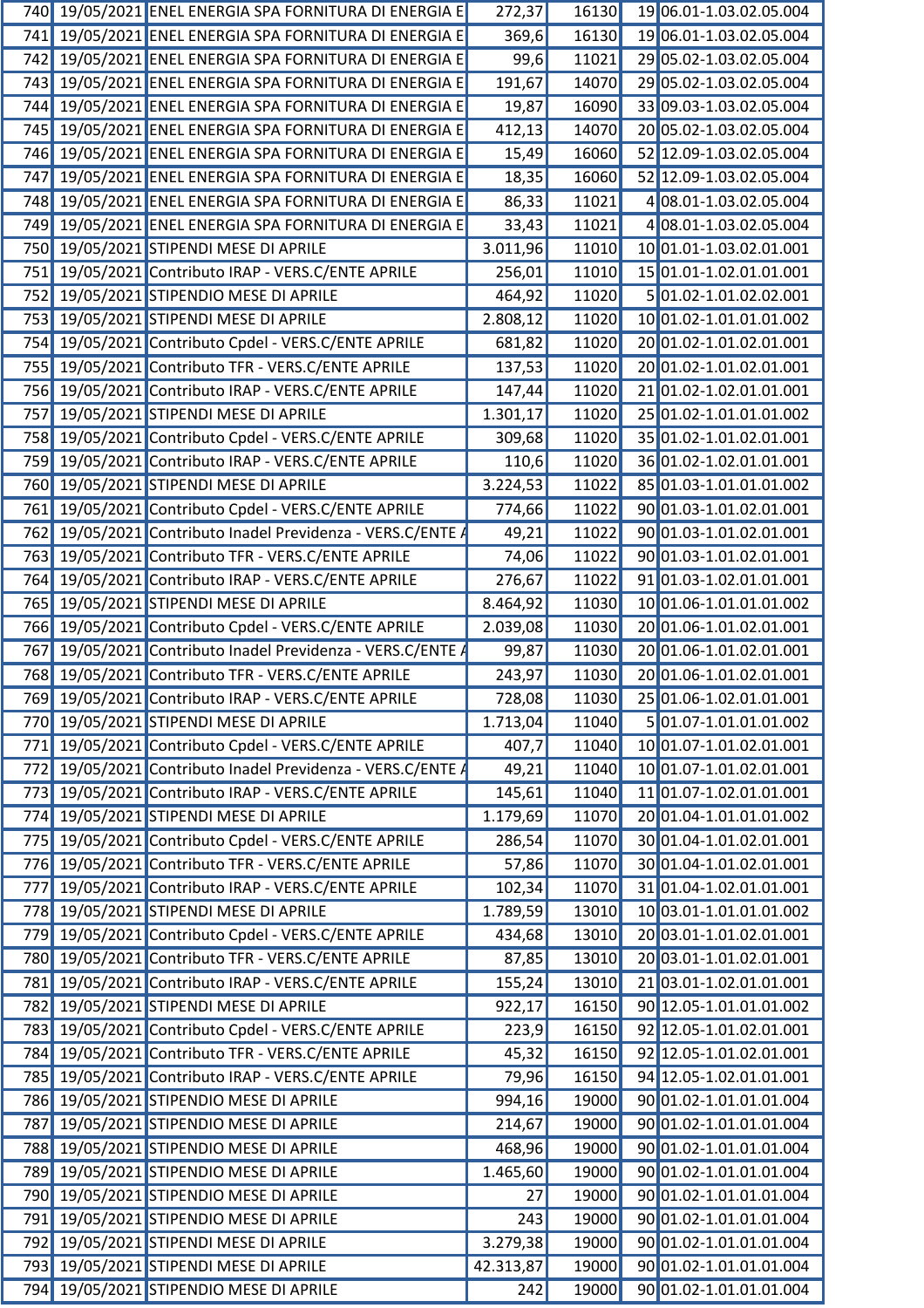|  | 795 19/05/2021 STIPENDIO MESE DI APRILE                            | 30.606,29 |       | 19000 90 01.02-1.01.01.01.004 |
|--|--------------------------------------------------------------------|-----------|-------|-------------------------------|
|  | 796 19/05/2021 STIPENDIO MESE DI APRILE                            | 127,62    | 19000 | 91 01.02-1.01.01.01.003       |
|  | 797 19/05/2021 STIPENDIO MESE DI APRILE                            | 3.277,60  | 19000 | 9101.02-1.01.01.01.003        |
|  | 798 19/05/2021 Contributo Cpdel - VERS.C/ENTE APRILE               | 768       | 19000 | 96 01.02-1.01.02.01.001       |
|  | 799 19/05/2021 Contributo Inadel Previdenza - VERS.C/ENTE /        | 38,61     | 19000 | 96 01.02-1.01.02.01.001       |
|  | 800 19/05/2021 Contributo TFR - VERS.C/ENTE APRILE                 | 6,1       | 19000 | 96 01.02-1.01.02.01.001       |
|  | 801 19/05/2021 Contributo Cpdel - VERS.C/ENTE APRILE               | 10.909,06 | 19000 | 96 01.02-1.01.02.01.001       |
|  | 802 19/05/2021 Contributo Cpdel - VERS.C/ENTE APRILE               | 8.152,31  | 19000 | 96 01.02-1.01.02.01.001       |
|  | 803 19/05/2021 Contributo IRAP - VERS.C/ENTE APRILE                | 257,28    | 19000 | 97 01.02-1.02.01.01.001       |
|  | 804 19/05/2021 Contributo IRAP - VERS.C/ENTE APRILE                | 3.677,36  | 19000 | 97 01.02-1.02.01.01.001       |
|  | 805 19/05/2021 Contributo IRAP - VERS.C/ENTE APRILE                | 2.724,25  | 19000 | 97 01.02-1.02.01.01.001       |
|  | 806 19/05/2021 STIPENDIO MESE DI APRILE                            |           | 19001 | 10 01.06-1.01.01.01.002       |
|  |                                                                    | 1.322,65  |       |                               |
|  | 807 19/05/2021 STIPENDIO MESE DI APRILE                            | 73,48     | 19001 | 10 01.06-1.01.01.01.002       |
|  | 808 19/05/2021 STIPENDIO MESE DI APRILE                            | 73,48     | 19001 | 10 01.06-1.01.01.01.002       |
|  | 809 19/05/2021 Contributo Cpdel - VERS.C/ENTE APRILE               | 349,77    | 19001 | 20 01.06-1.01.02.01.001       |
|  | 810 19/05/2021 Contributo IRAP - VERS.C/ENTE APRILE                | 124,93    | 19001 | 30 01.06-1.02.01.01.001       |
|  | 811 19/05/2021 STIPENDIO MESE DI APRILE                            | 1.076,92  | 19002 | 11 01.02-1.01.01.01.004       |
|  | 812 19/05/2021 Contributo Cpdel - VERS.C/ENTE APRILE               | 256,31    | 19002 | 12 01.06-1.01.02.01.001       |
|  | 813 19/05/2021 Contributo Inadel Previdenza - VERS.C/ENTE A        | 31,02     | 19002 | 12 01.06-1.01.02.01.001       |
|  | 814 19/05/2021 Contributo IRAP - VERS.C/ENTE APRILE                | 91,54     | 19002 | 13 01.06-1.02.01.01.001       |
|  | 815 19/05/2021 Contributo Cpdel - VERS.C/DIP.TE APRILE             | 9.839,92  | 40000 | 10 99.01-7.01.02.02.001       |
|  | 816 19/05/2021 Contributo F.do Prev.za e Credito - VERS.C/DI       | 376,33    | 40000 | 10 99.01-7.01.02.02.001       |
|  | 817 19/05/2021 Contributo Inadel Previdenza - VERS.C/DIP.TE        | 186,05    | 40000 | 10 99.01-7.01.02.02.001       |
|  | 818 19/05/2021 Add.Com. - VERS. APRILE                             | 224,18    | 40000 | 20 99.01-7.01.02.01.001       |
|  | 819 19/05/2021 IRPEF A TASSAZIONE SEPARATA Codice 1002   15.509,65 |           | 40000 | 20 99.01-7.01.02.01.001       |
|  |                                                                    |           |       |                               |
|  | 820 19/05/2021 IRPEF Codice 1001 - VERS. APRILE                    | 5.719,20  | 40000 | 20 99.01-7.01.02.01.001       |
|  | 821 19/05/2021 STIPENDIO MESE DI APRILE                            | 1.097,26  | 40000 | 20 99.01-7.01.02.01.001       |
|  | 822 19/05/2021 Veneto - Add.Reg. - VERS. APRILE                    | 404,96    | 40000 | 20 99.01-7.01.02.01.001       |
|  | 823 19/05/2021 947-Cessione V / Prestito - VERS. APRILE            | 348       | 40000 | 30 99.01-7.01.02.99.999       |
|  | 824 19/05/2021 D84-CESSIONE IBL - VERS. APRILE                     | 147       |       | 40000 30 99.01-7.01.02.99.999 |
|  | 825 19/05/2021 M36-Cessione V / Prestito - VERS. APRILE            | 254       | 40000 | 30 99.01-7.01.02.99.999       |
|  | 826 19/05/2021 P08-Cessione EUROCQS - VERS. APRILE                 | 347       | 40000 | 30 99.01-7.01.02.99.999       |
|  | 827 19/05/2021 Sindacato CISL - VERS. APRILE                       | 125,37    | 40000 | 30 99.01-7.01.02.99.999       |
|  | 828 19/05/2021 Y10-Tratten. Cat. IO - VERS. APRILE                 | 53        | 40000 | 30 99.01-7.01.02.99.999       |
|  | 829 19/05/2021 IRPEF 104/E MESE MARZO 2021                         | 1.787,32  | 40000 | 22 99.01-7.01.03.01.001       |
|  | 830 19/05/2021 IRPEF 106/E MESE DI MARZO 2021                      | 504       | 40000 | 20 99.01-7.01.02.01.001       |
|  | 831 19/05/2021 SPLIT PAYMENT ISTITUZIONALE 620/E MESE N 41.130,36  |           | 40000 | 80 99.01-7.01.01.02.001       |
|  |                                                                    |           |       |                               |
|  | 832 19/05/2021 SPLIT PAYMENT COMMERCIALE 621/E MESE                | 49,87     | 19000 | 50 01.04-1.10.03.01.001       |
|  | 833 19/05/2021 VERSAMENTO SANZIONE CORRETTIVA LIPE IV              | 55,56     | 11060 | 20 01.05-1.02.01.05.001       |
|  | 834 19/05/2021 IRPEF 104/E MESE APRILE 2021                        | 2.959,31  | 40000 | 2299.01-7.01.03.01.001        |
|  | 835 19/05/2021 SPLIT PAYMENT ISTITUZIONALE 620/E MESE 4 21.291,16  |           | 40000 | 80 99.01-7.01.01.02.001       |
|  | 836 19/05/2021 SPLIT PAYMENT COMMERCIALE 621/E MESE                | 86,55     | 19000 | 50 01.04-1.10.03.01.001       |
|  | 837 21/05/2021 GLOBAL POWER SPA FORNITURA DI GAS NAT               | 110,13    | 11021 | 53 01.02-1.03.02.05.006       |
|  | 838 21/05/2021 GLOBAL POWER SPA FORNITURA DI GAS NAT               | 2.693,94  | 14020 | 47 04.01-1.03.02.05.006       |
|  | 839 21/05/2021 GLOBAL POWER SPA FORNITURA DI GAS NAT               | 653,94    | 14020 | 47 04.01-1.03.02.05.006       |
|  | 840 21/05/2021 GLOBAL POWER SPA FORNITURA DI GAS NAT               | 1.518,81  | 16130 | 18 06.01-1.03.02.05.006       |
|  | 841 21/05/2021 GLOBAL POWER SPA FORNITURA DI GAS NAT               | 227,36    | 16130 | 18 06.01-1.03.02.05.006       |
|  |                                                                    |           |       |                               |
|  | 842 21/05/2021 GLOBAL POWER SPA FORNITURA DI GAS NAT               | 83,45     | 16130 | 18 06.01-1.03.02.05.006       |
|  | 843 21/05/2021 GLOBAL POWER SPA FORNITURA DI GAS NAT               | 213,96    | 11021 | 53 01.02-1.03.02.05.006       |
|  | 844 21/05/2021 GLOBAL POWER SPA FORNITURA DI GAS NAT               | 45,48     | 11021 | 53 01.02-1.03.02.05.006       |
|  | 845 21/05/2021 GLOBAL POWER SPA FORNITURA DI GAS NAT               | 400,15    | 14070 | 28 05.02-1.03.02.05.006       |
|  | 846 21/05/2021 CAPO X CAP. 3746- COMUNE DI ARCOLE - CO             | 2.249,86  | 11040 | 25 01.07-1.04.01.01.001       |
|  | 847 21/05/2021 CAPO X CAP. 3746- COMUNE DI ARCOLE - COL            | 1.208,88  | 11040 | 25 01.07-1.04.01.01.001       |
|  | 848 24/05/2021 AUTOFFICINA CARROZZERIA SS11 DI SANTI AL            | 1.245,53  | 14040 | 54 04.06-1.03.02.09.001       |
|  | 849 24/05/2021 AUTOFFICINA CARROZZERIA SS11 DI SANTI AL            | 15,67     |       | 16150 41 12.02-1.03.02.09.001 |
|  |                                                                    |           |       |                               |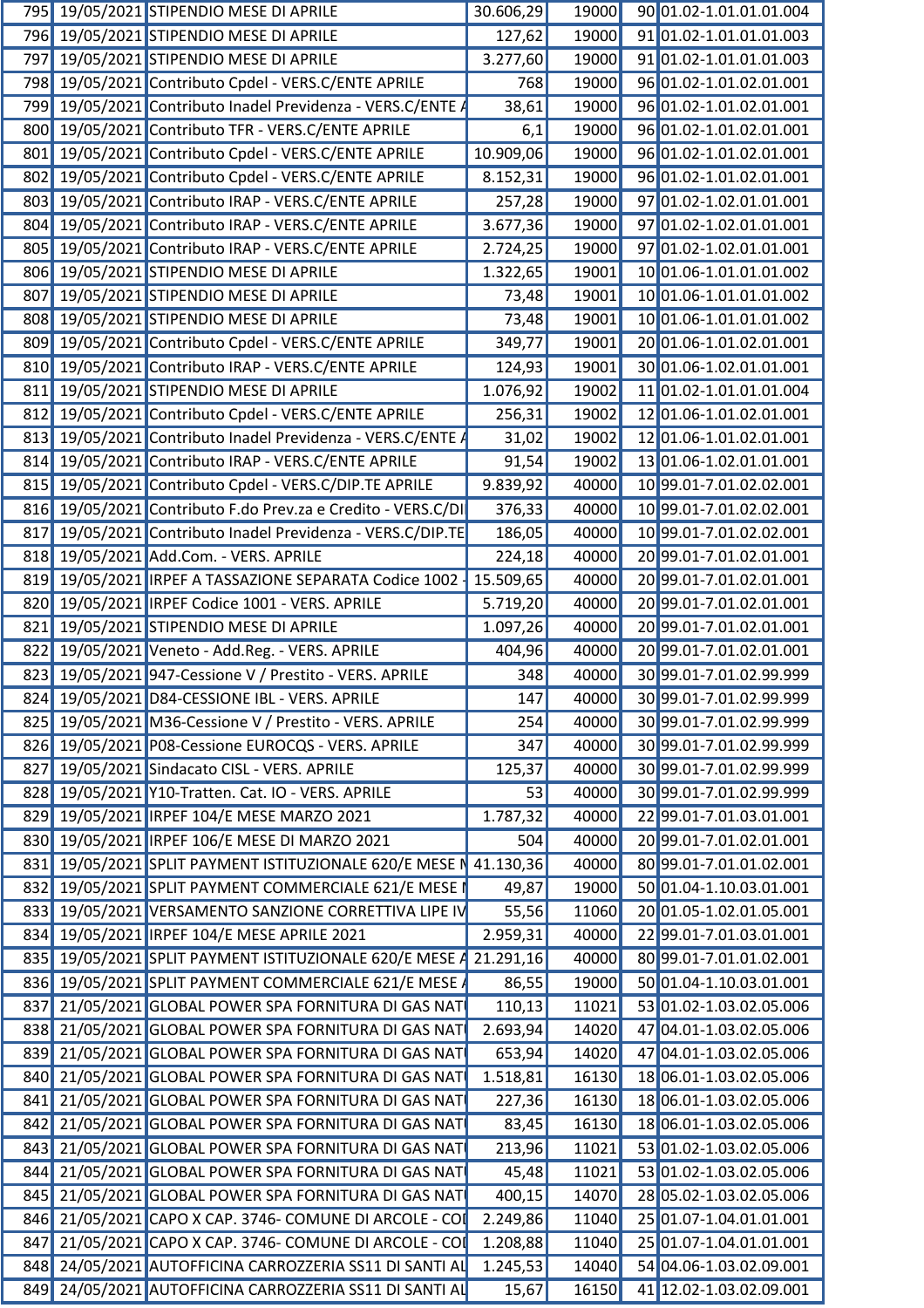|  | 850 24/05/2021 AUTOFFICINA CARROZZERIA SS11 DI SANTI AL 2.014,26 |          |       | 11030 71 01.06-1.03.02.09.001 |
|--|------------------------------------------------------------------|----------|-------|-------------------------------|
|  | 851 24/05/2021 AUTOFFICINA CARROZZERIA SS11 DI SANTI AL          | 137,64   | 14040 | 54 04.06-1.03.02.09.001       |
|  | 852 24/05/2021 AUTOFFICINA CARROZZERIA SS11 DI SANTI AL          | 309,27   | 16150 | 41 12.02-1.03.02.09.001       |
|  | 853 24/05/2021 LIQUIDAZIONE AVVISO DI PAGAMENTO N. 58            | 1.921,28 | 11060 | 20 01.05-1.02.01.05.001       |
|  | 854 24/05/2021 STIPENDI MESE DI MAGGIO                           | 3.011,96 | 11010 | 10 01.01-1.03.02.01.001       |
|  | 855 24/05/2021 Contributo IRAP - VERS.C/ENTE MAGGIO              | 256,01   | 11010 | 15 01.01-1.02.01.01.001       |
|  | 856 24/05/2021 Contributo IRAP - VERS.C/ENTE MAGGIO              | 176,27   | 11010 | 15 01.01-1.02.01.01.001       |
|  | 857 24/05/2021 STIPENDIO MESE DI MAGGIO                          | 464,92   | 11020 | 5 01.02-1.01.02.02.001        |
|  | 858 24/05/2021 STIPENDI MESE DI MAGGIO                           | 2.808,12 | 11020 | 10 01.02-1.01.01.01.002       |
|  | 859 24/05/2021 Contributo Cpdel - VERS.C/ENTE MAGGIO             | 681,82   | 11020 | 20 01.02-1.01.02.01.001       |
|  | 860 24/05/2021 Contributo TFR - VERS.C/ENTE MAGGIO               | 137,53   | 11020 | 20 01.02-1.01.02.01.001       |
|  | 861 24/05/2021 Contributo IRAP - VERS.C/ENTE MAGGIO              | 147,43   | 11020 | 21 01.02-1.02.01.01.001       |
|  |                                                                  |          |       |                               |
|  | 862 24/05/2021 STIPENDI MESE DI MAGGIO                           | 1.301,17 | 11020 | 25 01.02-1.01.01.01.002       |
|  | 863 24/05/2021 Contributo Cpdel - VERS.C/ENTE MAGGIO             | 309,68   | 11020 | 35 01.02-1.01.02.01.001       |
|  | 864 24/05/2021 Contributo IRAP - VERS.C/ENTE MAGGIO              | 110,6    | 11020 | 36 01.02-1.02.01.01.001       |
|  | 865 24/05/2021 STIPENDI MESE DI MAGGIO                           | 2.073,73 | 11022 | 79 01.02-1.03.02.10.002       |
|  | 866 24/05/2021 STIPENDI MESE DI MAGGIO                           | 3.224,53 | 11022 | 85 01.03-1.01.01.01.002       |
|  | 867 24/05/2021 Contributo Cpdel - VERS.C/ENTE MAGGIO             | 774,66   | 11022 | 90 01.03-1.01.02.01.001       |
|  | 868 24/05/2021 Contributo Inadel Previdenza - VERS.C/ENTE I      | 49,21    | 11022 | 90 01.03-1.01.02.01.001       |
|  | 869 24/05/2021 Contributo TFR - VERS.C/ENTE MAGGIO               | 74,06    | 11022 | 90 01.03-1.01.02.01.001       |
|  | 870 24/05/2021 Contributo IRAP - VERS.C/ENTE MAGGIO              | 276,66   | 11022 | 91 01.03-1.02.01.01.001       |
|  | 871 24/05/2021 STIPENDI MESE DI MAGGIO                           | 8.224,13 | 11030 | 10 01.06-1.01.01.01.002       |
|  | 872 24/05/2021 Contributo Cpdel - VERS.C/ENTE MAGGIO             | 1.980,35 | 11030 | 20 01.06-1.01.02.01.001       |
|  | 873 24/05/2021 Contributo Inadel Previdenza - VERS.C/ENTE I      | 99,87    | 11030 | 20 01.06-1.01.02.01.001       |
|  | 874 24/05/2021 Contributo TFR - VERS.C/ENTE MAGGIO               | 233,12   | 11030 | 20 01.06-1.01.02.01.001       |
|  | 875 24/05/2021 Contributo IRAP - VERS.C/ENTE MAGGIO              |          |       |                               |
|  |                                                                  | 707,24   | 11030 | 25 01.06-1.02.01.01.001       |
|  | 876 24/05/2021 STIPENDI MESE DI MAGGIO                           | 1.713,04 | 11040 | 5 01.07-1.01.01.01.002        |
|  | 877 24/05/2021 Contributo Cpdel - VERS.C/ENTE MAGGIO             | 407,71   | 11040 | 10 01.07-1.01.02.01.001       |
|  | 878 24/05/2021 Contributo Inadel Previdenza - VERS.C/ENTE I      | 49,21    | 11040 | 10 01.07-1.01.02.01.001       |
|  | 879 24/05/2021 Contributo IRAP - VERS.C/ENTE MAGGIO              | 145,61   |       | 11040 11 01.07-1.02.01.01.001 |
|  | 880 24/05/2021 STIPENDI MESE DI MAGGIO                           | 1.179,69 | 11070 | 20 01.04-1.01.01.01.002       |
|  | 881 24/05/2021 Contributo Cpdel - VERS.C/ENTE MAGGIO             | 286,54   | 11070 | 30 01.04-1.01.02.01.001       |
|  | 882 24/05/2021 Contributo TFR - VERS.C/ENTE MAGGIO               | 57,86    | 11070 | 30 01.04-1.01.02.01.001       |
|  | 883 24/05/2021 Contributo IRAP - VERS.C/ENTE MAGGIO              | 102,34   | 11070 | 31 01.04-1.02.01.01.001       |
|  | 884 24/05/2021 STIPENDI MESE DI MAGGIO                           | 1.789,59 | 13010 | 10 03.01-1.01.01.01.002       |
|  | 885 24/05/2021 Contributo Cpdel - VERS.C/ENTE MAGGIO             | 434,68   | 13010 | 20 03.01-1.01.02.01.001       |
|  | 886 24/05/2021 Contributo TFR - VERS.C/ENTE MAGGIO               | 87,85    | 13010 | 20 03.01-1.01.02.01.001       |
|  | 887 24/05/2021 Contributo IRAP - VERS.C/ENTE MAGGIO              | 155,24   | 13010 | 21 03.01-1.02.01.01.001       |
|  |                                                                  |          |       |                               |
|  | 888 24/05/2021 STIPENDI MESE DI MAGGIO                           | 922,17   | 16150 | 90 12.05-1.01.01.01.002       |
|  | 889 24/05/2021 Contributo Cpdel - VERS.C/ENTE MAGGIO             | 223,9    | 16150 | 92 12.05-1.01.02.01.001       |
|  | 890 24/05/2021 Contributo TFR - VERS.C/ENTE MAGGIO               | 45,32    | 16150 | 92 12.05-1.01.02.01.001       |
|  | 891 24/05/2021 Contributo IRAP - VERS.C/ENTE MAGGIO              | 79,96    | 16150 | 94 12.05-1.02.01.01.001       |
|  | 892 24/05/2021 STIPENDIO MESE DI MAGGIO                          | 1.022,66 | 19000 | 90 01.02-1.01.01.01.004       |
|  | 893 24/05/2021 STIPENDIO MESE DI MAGGIO                          | 219,33   | 19000 | 90 01.02-1.01.01.01.004       |
|  | 894 24/05/2021 STIPENDIO MESE DI MAGGIO                          | 458,24   | 19000 | 90 01.02-1.01.01.01.004       |
|  | 895 24/05/2021 STIPENDIO MESE DI MAGGIO                          | 1.460,34 | 19000 | 90 01.02-1.01.01.01.004       |
|  | 896 24/05/2021 STIPENDIO MESE DI MAGGIO                          | 18       | 19000 | 90 01.02-1.01.01.01.004       |
|  | 897 24/05/2021 Contributo Cpdel - VERS.C/ENTE MAGGIO             | 757,39   | 19000 | 96 01.02-1.01.02.01.001       |
|  | 898 24/05/2021 Contributo Inadel Previdenza - VERS.C/ENTE I      | 38,61    | 19000 | 96 01.02-1.01.02.01.001       |
|  |                                                                  |          |       |                               |
|  | 899 24/05/2021 Contributo TFR - VERS.C/ENTE MAGGIO               | 5,85     | 19000 | 96 01.02-1.01.02.01.001       |
|  | 900 24/05/2021 Contributo IRAP - VERS.C/ENTE MAGGIO              | 257,96   | 19000 | 97 01.02-1.02.01.01.001       |
|  | 901 24/05/2021 STIPENDIO MESE DI MAGGIO                          | 1.076,92 | 19002 | 11 01.02-1.01.01.01.004       |
|  | 902 24/05/2021 Contributo Cpdel - VERS.C/ENTE MAGGIO             | 256,31   | 19002 | 12 01.06-1.01.02.01.001       |
|  | 903 24/05/2021 Contributo Inadel Previdenza - VERS.C/ENTE I      | 31,02    | 19002 | 12 01.06-1.01.02.01.001       |
|  | 904 24/05/2021 Contributo IRAP - VERS.C/ENTE MAGGIO              | 91,54    | 19002 | 13 01.06-1.02.01.01.001       |
|  |                                                                  |          |       |                               |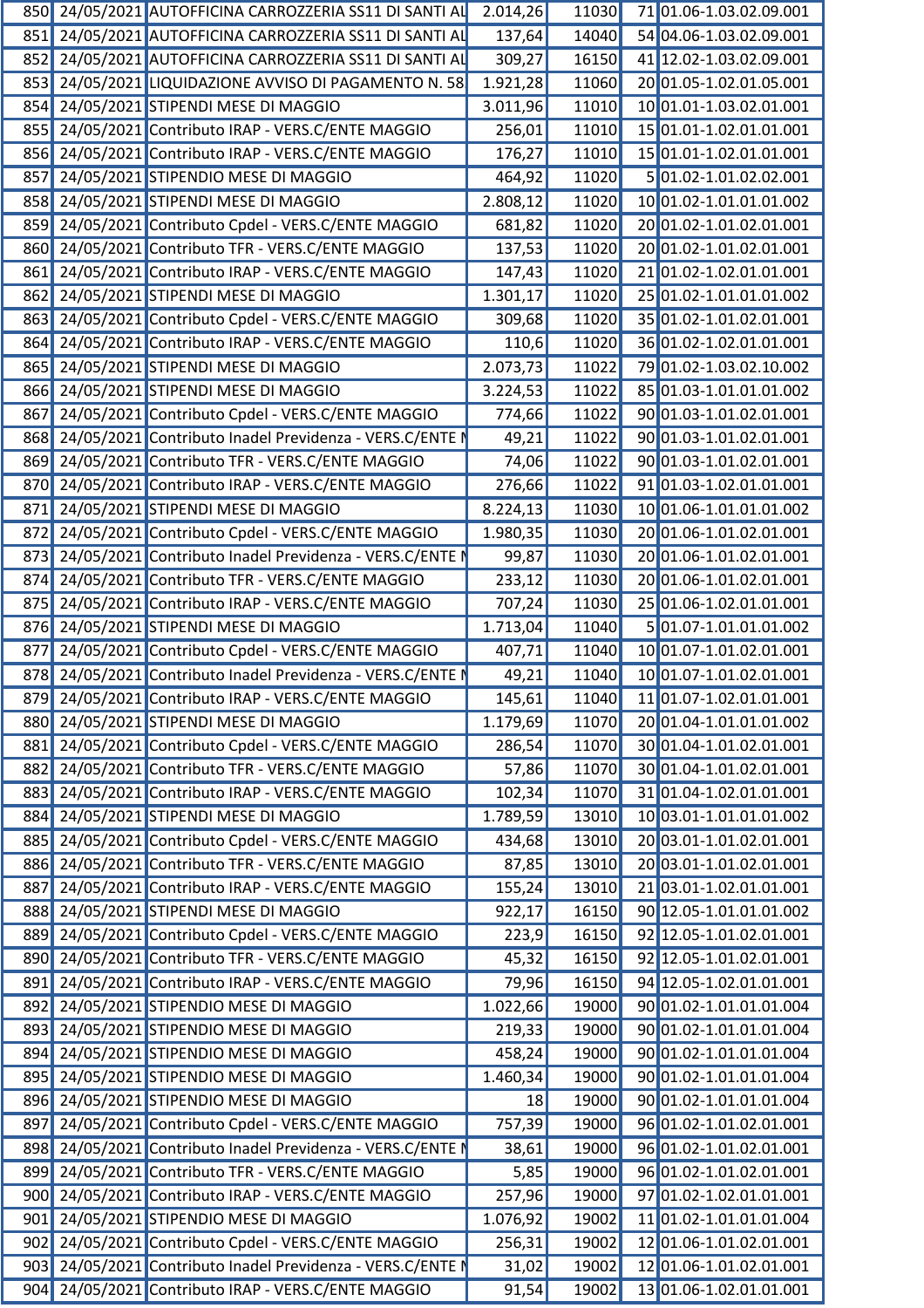|  | 905 24/05/2021 Contributo Cpdel - VERS.C/DIP.TE MAGGIO              | 2.272,75 | 40000 | 10 99.01-7.01.02.02.001       |
|--|---------------------------------------------------------------------|----------|-------|-------------------------------|
|  | 906 24/05/2021 Contributo F.do Prev.za e Credito - VERS.C/DI        | 89,88    | 40000 | 10 99.01-7.01.02.02.001       |
|  | 907 24/05/2021 Contributo Inadel Previdenza - VERS.C/DIP.TE         | 186,05   | 40000 | 10 99.01-7.01.02.02.001       |
|  | 908 24/05/2021 Add.Com. - VERS. MAGGIO                              | 333,05   | 40000 | 20 99.01-7.01.02.01.001       |
|  | 909 24/05/2021 IRPEF Codice 1001 - VERS. MAGGIO                     | 3.724,62 | 40000 | 20 99.01-7.01.02.01.001       |
|  | 910 24/05/2021 Lombardia - Add.Reg. - VERS. MAGGIO                  | 25,51    | 40000 | 20 99.01-7.01.02.01.001       |
|  | 911 24/05/2021 STIPENDIO MESE DI MAGGIO                             | 1.047,13 | 40000 | 20 99.01-7.01.02.01.001       |
|  | 912 24/05/2021 Veneto - Add.Reg. - VERS. MAGGIO                     | 612,86   | 40000 | 20 99.01-7.01.02.01.001       |
|  | 913 24/05/2021 947-Cessione V / Prestito - VERS. MAGGIO             | 348      | 40000 | 30 99.01-7.01.02.99.999       |
|  | 914 24/05/2021 D84-CESSIONE IBL - VERS. MAGGIO                      | 147      | 40000 | 3099.01-7.01.02.99.999        |
|  | 915 24/05/2021 M36-Cessione V / Prestito - VERS. MAGGIO             | 254      | 40000 | 30 99.01-7.01.02.99.999       |
|  |                                                                     | 347      | 40000 |                               |
|  | 916 24/05/2021 P08-Cessione EUROCQS - VERS. MAGGIO                  |          |       | 30 99.01-7.01.02.99.999       |
|  | 917 24/05/2021 Sindacato CISL - VERS. MAGGIO                        | 130,51   | 40000 | 30 99.01-7.01.02.99.999       |
|  | 918 24/05/2021 Y06-Pignoramento - VERS. MAGGIO                      | 238,01   | 40000 | 3099.01-7.01.02.99.999        |
|  | 919 24/05/2021 Y10-Tratten. Cat. IO - VERS. MAGGIO                  | 53       | 40000 | 30 99.01-7.01.02.99.999       |
|  | 920 24/05/2021 BOXXAPPS SRL CON SEDE IN 30020 MESTRE (              | 3.128,08 | 11022 | 11 01.02-1.03.02.19.005       |
|  | 921 24/05/2021 MAGGIOLI SPA - LIQUIDAZIONE FATTURE N.               | 475      | 13010 | 62 03.01-1.03.02.16.999       |
|  | 922 24/05/2021 MAGGIOLI SPA - LIQUIDAZIONE FATTURE N.               | 196,25   | 13010 | 62 03.01-1.03.02.16.999       |
|  | 923 24/05/2021 MAGGIOLI SPA - LIQUIDAZIONE FATTURE N.               | 117,9    | 13010 | 62 03.01-1.03.02.16.999       |
|  | 924 24/05/2021 SER.I.T. SRL CON SEDE IN 37010 CAVAION VEF 47.932,73 |          | 16090 | 10 09.03-1.03.02.15.004       |
|  | 925 24/05/2021 BOXXAPPS SRL CON SEDE IN 30020 MESTRE (              | 7.930,00 | 11022 | 11 01.02-1.03.02.19.005       |
|  | 926 24/05/2021 BM SERVICE SRL CON SEDE IN 24044 DALMIN              | 1.736,72 | 16090 | 14 09.03-1.03.02.17.001       |
|  | 927 24/05/2021 PUBLIKA SERVIZI SRL - LIQUIDAZIONE FATTUR            | 561,2    | 11030 | 50 01.06-1.03.02.10.001       |
|  | 928 24/05/2021 EQUIPE MEDICA SRL CON SEDE IN 37136 VER              | 45       | 11030 | 80 01.02-1.03.02.13.005       |
|  | 929 24/05/2021 LEGGERE SRL A SOCIO UNICO CON SEDE IN 24             | 50,4     | 14070 | 40 05.02-1.03.01.01.002       |
|  | 930 24/05/2021 LEGGERE SRL A SOCIO UNICO CON SEDE IN 24             | 547,82   | 14070 | 40 05.02-1.03.01.01.002       |
|  | 931 24/05/2021 CAR SRL - LIQUIDAZIONE FATTURA N. 282/SP             | 1.525,00 | 11021 | 35 03.02-1.03.02.99.999       |
|  | 932 24/05/2021 CASTELVERDE DI MOSERLE ANDREA SNC - LIQ              | 1.133,38 | 16130 | 16 06.01-1.03.02.09.012       |
|  | 933 24/05/2021 CASTELVERDE DI MOSERLE ANDREA SNC - LIQ 1.336,46     |          | 16010 | 22 09.02-1.03.02.18.014       |
|  | 934 24/05/2021 LUFFICIO SRL CON SEDE IN 37138 VERONA - L            |          |       | 11021 11 01.02-1.03.02.99.999 |
|  |                                                                     | 644,16   |       |                               |
|  | 935 24/05/2021 LUFFICIO SRL CON SEDE IN 37138 VERONA - L            | 644,16   | 14020 | 41 04.01-1.03.02.09.004       |
|  | 936 24/05/2021 AGSM LIGHTING SRL CON SEDE IN 37100 VER 37.737,96    |          | 17010 | 46 10.05-1.03.02.15.015       |
|  | 937 24/05/2021 COMPITALIA SRL CON SEDE 37047 SAN BONIF              | 224,48   | 14030 | 10 04.02-1.03.01.02.007       |
|  | 938 24/05/2021 ARREDO PARK SRL CON SEDE IN 37137 VEROI              | 2.774,38 | 16120 | 12 09.05-1.03.01.02.008       |
|  | 939 24/05/2021 ARREDO PARK SRL CON SEDE IN 37137 VEROI              | 74,32    | 17010 | 16 10.05-1.03.02.09.004       |
|  | 940 24/05/2021 TEC SNCCON SEDE IN 37047 SAN BONIFACIO               | 854      | 11030 | 50 01.06-1.03.02.10.001       |
|  | 941 24/05/2021 CASTELVERDE DI MOSERLE ANDREA SNC - LIC              | 6.634,60 | 16130 | 16 06.01-1.03.02.09.012       |
|  | 942 24/05/2021 ELECTRIC GROUP SAS - LIQUIDAZIONE FATTUI             | 603,9    | 11021 | 701.05-1.03.02.09.008         |
|  | 943 24/05/2021 ELECTRIC GROUP SAS CON SEDE IN 37139 VEI             | 335,5    | 11021 | 701.05-1.03.02.09.008         |
|  | 944 24/05/2021 ZANETTI SERVIZI SRL CON SEDE IN 37045 LEG            | 164,7    | 11021 | 7 01.05-1.03.02.09.008        |
|  | 945 24/05/2021 NUCLEO VOLONTARIATO ANC E PROTEZIONE                 | 1.250,00 | 13010 | 90 03.02-1.04.04.01.001       |
|  | 946 24/05/2021 CANONE DI LOCAZIONE DELLIMMOBILE IN US               | 930,64   | 11022 | 70 01.02-1.04.01.02.003       |
|  | 947 24/05/2021 CONTRIBUTO CONSORTILE DI BONIFICA ANNO               | 8.348,33 | 11060 | 20 01.05-1.02.01.05.001       |
|  | 948 24/05/2021 TECNOGRAFICA SRL CON SEDE IN 36045 LONI              | 433,1    | 11021 | 21 01.02-1.03.01.02.001       |
|  | 949 24/05/2021 NUOVA COMPAGNIA TEATRALE CON SEDE IN                 | 2.200,00 | 14090 | 10 05.02-1.04.04.01.001       |
|  | 950 24/05/2021 TELEPASS SPA PER QUOTA CAQNONE LOCAZI                | 1,03     | 16150 | 41 12.02-1.03.02.09.001       |
|  | 951 24/05/2021 TELEPASS SPA PER QUOTA CAQNONE LOCAZI                | 0,23     | 16150 | 41 12.02-1.03.02.09.001       |
|  | 952 24/05/2021 SOCIETA AUTOSTRADE PER LITALIA SPA PEDA              | 116,97   | 16150 | 41 12.02-1.03.02.09.001       |
|  |                                                                     |          |       |                               |
|  | 953 24/05/2021 SOCIETA AUTOSTRADE PER LITALIA SPA PEDA              | 25,73    | 16150 | 41 12.02-1.03.02.09.001       |
|  | 954 24/05/2021 LIQUIDAZIONE SOMME ACCANTONATE PIGNO                 | 3.589,06 | 40000 | 30 99.01-7.01.02.99.999       |
|  | 955 24/05/2021 RIMBORSO SPETTANZE COMANDO DIPENDEN                  | 7.485,73 | 11020 | 39 01.02-1.04.01.02.003       |
|  | 956 28/05/2021 ENEL ENERGIA SPA FORNITURA DI ENERGIA E              | 171,93   | 11021 | 54 01.02-1.03.02.05.004       |
|  | 957 28/05/2021 ENEL ENERGIA SPA FORNITURA DI ENERGIA E              | 470,87   | 14020 | 48 04.01-1.03.02.05.004       |
|  | 958 28/05/2021 ENEL ENERGIA SPA FORNITURA DI ENERGIA E              | 289,29   | 14020 | 48 04.01-1.03.02.05.004       |
|  | 959 28/05/2021 ENEL ENERGIA SPA FORNITURA DI ENERGIA E              | 336,38   |       | 14030 32 04.02-1.03.02.05.004 |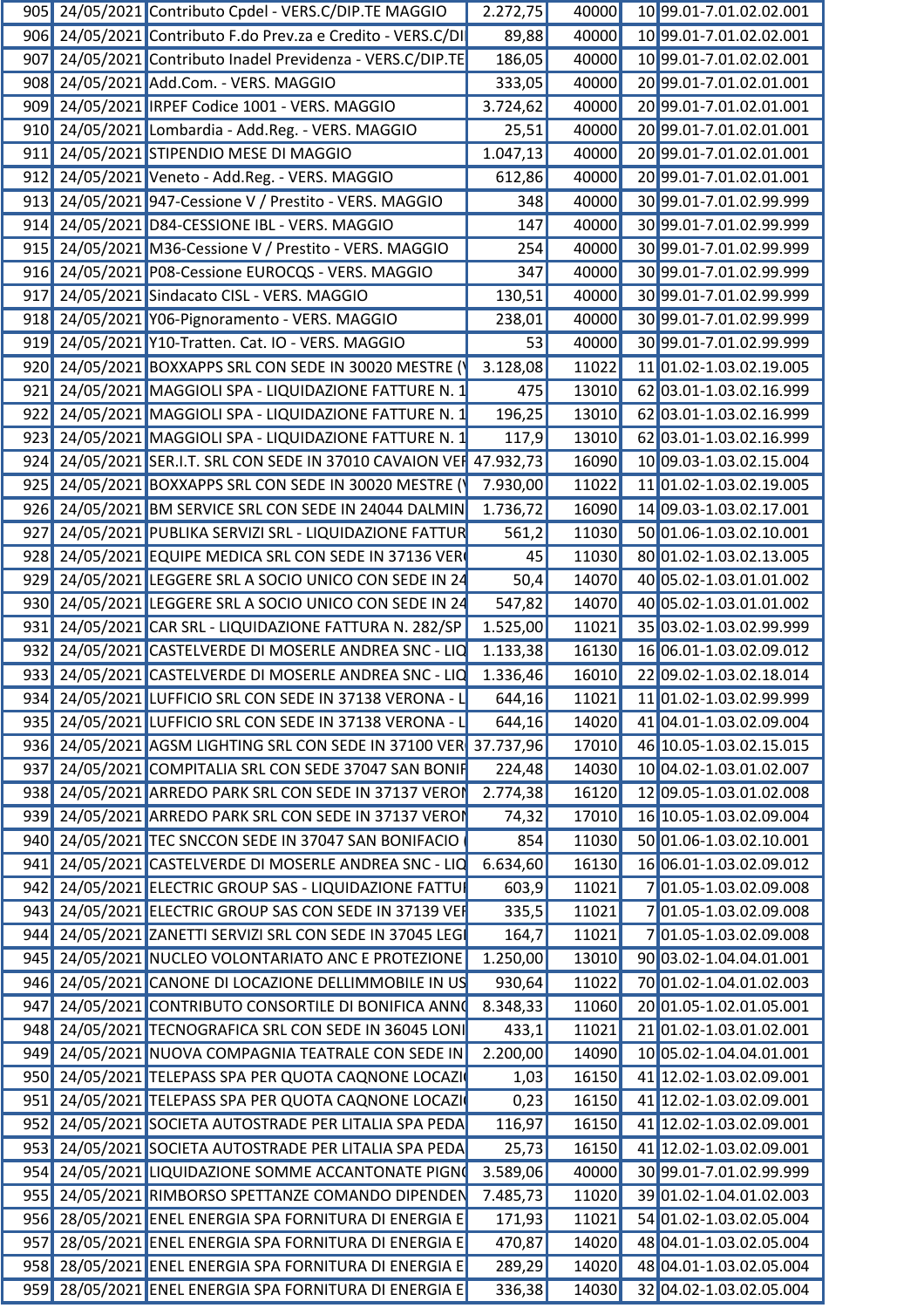|     | 960 28/05/2021 ENEL ENERGIA SPA FORNITURA DI ENERGIA E            | 114,19    | 14030 | 32 04.02-1.03.02.05.004       |  |
|-----|-------------------------------------------------------------------|-----------|-------|-------------------------------|--|
|     | 961 28/05/2021 ENEL ENERGIA SPA FORNITURA DI ENERGIA E            | 77,67     | 14090 | 21 05.02-1.03.02.05.004       |  |
|     | 962 28/05/2021 ENEL ENERGIA SPA FORNITURA DI ENERGIA E            | 40,74     | 16130 | 19 06.01-1.03.02.05.004       |  |
|     | 963 28/05/2021 ENEL ENERGIA SPA FORNITURA DI ENERGIA E            | 44,26     | 16130 | 19 06.01-1.03.02.05.004       |  |
|     | 964 28/05/2021 ENEL ENERGIA SPA FORNITURA DI ENERGIA E            | 483,14    | 16130 | 19 06.01-1.03.02.05.004       |  |
|     | 965 28/05/2021 ENEL ENERGIA SPA FORNITURA DI ENERGIA E            | 229,75    | 11021 | 29 05.02-1.03.02.05.004       |  |
|     | 966 28/05/2021 ENEL ENERGIA SPA FORNITURA DI ENERGIA E            | 147,27    | 14070 | 29 05.02-1.03.02.05.004       |  |
|     | 967 28/05/2021 ENEL ENERGIA SPA FORNITURA DI ENERGIA E            | 17,67     | 16090 | 33 09.03-1.03.02.05.004       |  |
|     | 968 28/05/2021 ENEL ENERGIA SPA FORNITURA DI ENERGIA E            | 218,34    | 14070 | 20 05.02-1.03.02.05.004       |  |
|     | 969 28/05/2021 ENEL ENERGIA SPA FORNITURA DI ENERGIA E            | 10,71     | 16060 | 52 12.09-1.03.02.05.004       |  |
|     | 970 28/05/2021 ENEL ENERGIA SPA FORNITURA DI ENERGIA E            | 13,03     | 16060 | 52 12.09-1.03.02.05.004       |  |
|     | 971 28/05/2021 ENEL ENERGIA SPA FORNITURA DI ENERGIA E            | 35,82     | 11021 | 4 08.01-1.03.02.05.004        |  |
|     | 972 28/05/2021 ENEL ENERGIA SPA FORNITURA DI ENERGIA E            | 18,93     | 11021 | 4 08.01-1.03.02.05.004        |  |
|     | 973 28/05/2021 C.E. PER SOSTEGNO ALLA SITUAZIONE ECONO            | 200       | 16150 | 31 12.05-1.04.02.02.999       |  |
|     | 974 28/05/2021 C.E. IN FAVORE DEL CITTADINO ISCRITTO ALL          | 200       | 16110 | 21 12.01-1.04.02.02.999       |  |
|     | 975 28/05/2021 SERVIZIO DI VIGILANZA STRADALE SUGLI ATTI          | 1.103,00  | 14020 | 60 04.01-1.04.04.01.001       |  |
|     | 976 28/05/2021 SERVIZI DI AIUTO ACCOMPAGNAMENTO E TR              | 1.870,00  | 16150 | 35 12.02-1.04.04.01.001       |  |
|     |                                                                   |           |       | 31 12.05-1.04.02.02.999       |  |
|     | 977 28/05/2021 C.E. IN FAVORE DELLASSOCIAZIONE SULLE OR           | 200       | 16150 |                               |  |
|     | 978 28/05/2021 GESTIONE MUSEO PROROGA TECNICA DELLA               | 120       | 14090 | 24 05.02-1.04.04.01.001       |  |
|     | 979 28/05/2021 GESTIONE BIBLIOTECA PROROGA TECNICA DE             | 600       | 14070 | 42 05.02-1.04.04.01.001       |  |
|     | 980 28/05/2021 C.E. PER ADESIONE PROGETTO RIA 7 ANNUAL            | 300       | 16150 | 55 12.04-1.04.02.02.999       |  |
| 981 | 28/05/2021 C.E. IN FAVORE DEL CITTADINO ISCRITTO ALL              | 300       | 16150 | 55 12.04-1.04.02.02.999       |  |
|     | 982 28/05/2021 FACCO M. SRL VARIANTE IN CORSO DOPERA I            | 2.577,51  | 26133 | 94 06.01-2.02.01.09.016       |  |
|     | 983 28/05/2021 FACCO M. SRL LAVORI DI REALIZZAZIONE RET 30.000,00 |           | 26133 | 92 06.01-2.02.01.09.016       |  |
|     | 984 28/05/2021 FACCO M. SRL LAVORI DI REALIZZAZIONE RET           | 2.225,11  | 26133 | 95 06.01-2.02.01.09.016       |  |
|     | 985 28/05/2021 FACCO LAVORI DI REALIZZAZIONE RETE DI ILLI         | 32.977,61 | 26133 | 80 06.01-2.02.01.09.016       |  |
|     | 986 28/05/2021 FACCO M. SRL VARIANTE IN CORSO DOPERA   11.400,13  |           | 26133 | 94 06.01-2.02.01.09.016       |  |
|     | 987 28/05/2021 FACCO M. SRL VARIANTE IN CORSO DOPERA I            | 373,77    | 26133 | 94 06.01-2.02.01.09.016       |  |
|     | 988 28/05/2021 DECRETO LEGGE n. 154 DEL 23/11/20 PER MI 40.790,00 |           | 16150 | 46 12.05-1.04.02.02.999       |  |
|     | 989 28/05/2021 SCALIGERA ASSISTANCE SRL RECUPERO E DEN 1.314,78   |           |       | 13010 61 03.01-1.03.02.04.004 |  |
|     | 990 28/05/2021 CONSORZIO ENERGIA VENETO CEV LIQUIDAZI             | 952       | 11022 | 40 01.02-1.03.02.13.999       |  |
|     | 991 31/05/2021 VIANOVA SPA. - TELEFONIA FISSA E INTERNET          | 262,3     | 11021 | 55 01.02-1.03.02.05.001       |  |
|     | 992 31/05/2021 VIANOVA SPA. - TELEFONIA FISSA E INTERNET          | 164,77    | 14070 | 27 05.02-1.03.02.05.001       |  |
|     | 993 31/05/2021 VIANOVA SPA. - TELEFONIA FISSA E INTERNET          | 177,3     | 14030 | 33 04.02-1.03.02.05.001       |  |
|     | 994 31/05/2021 VIANOVA SPA. - TELEFONIA FISSA E INTERNET          | 67,12     | 14090 | 17 05.02-1.03.02.05.001       |  |
|     | 995 31/05/2021 ACQUE VERONESI S.C.A.R.L. FORNITURA DI AC          | 24,64     | 16130 | 40 06.01-1.03.02.05.005       |  |
|     | 996 31/05/2021 ACQUE VERONESI S.C.A.R.L. FORNITURA DI AC          | 6,37      | 16130 | 40 06.01-1.03.02.05.005       |  |
|     | 997 31/05/2021 ACQUE VERONESI S.C.A.R.L. FORNITURA DI AC          | 106,96    | 11021 | 57 01.02-1.03.02.05.005       |  |
|     | 998 31/05/2021 ACQUE VERONESI S.C.A.R.L. FORNITURA DI A           | 80,51     | 14020 | 50 04.01-1.03.02.05.005       |  |
|     | 999 31/05/2021 ACQUE VERONESI S.C.A.R.L. FORNITURA DI AC          | 0,96      | 14020 | 50 04.01-1.03.02.05.005       |  |
|     | 1000 31/05/2021 ACQUE VERONESI S.C.A.R.L. FORNITURA DI A          | 460,05    | 14020 | 50 04.01-1.03.02.05.005       |  |
|     | 1001 31/05/2021 ACQUE VERONESI S.C.A.R.L. FORNITURA DI A          | 163,97    | 14020 | 50 04.01-1.03.02.05.005       |  |
|     | 1002 31/05/2021 ACQUE VERONESI S.C.A.R.L. FORNITURA DI A          | 536,44    | 16130 | 20 06.01-1.03.02.05.005       |  |
|     | 1003 31/05/2021 ACQUE VERONESI S.C.A.R.L. FORNITURA DI A          | 0,16      | 11021 | 30 05.02-1.03.02.05.005       |  |
|     | 1004 31/05/2021 ACQUE VERONESI S.C.A.R.L. FORNITURA DI AO         |           | 11021 | 30 05.02-1.03.02.05.005       |  |
|     |                                                                   | 18,9      |       |                               |  |
|     | 1005 31/05/2021 ACQUE VERONESI S.C.A.R.L. FORNITURA DI AC         | 30,06     | 14070 | 30 05.02-1.03.02.05.005       |  |
|     | 1006 31/05/2021 ACQUE VERONESI S.C.A.R.L. FORNITURA DI AC         | 2,34      | 14090 | 18 05.02-1.03.02.05.005       |  |
|     | 1007 31/05/2021 ACQUE VERONESI S.C.A.R.L. FORNITURA DI AC         | 62,71     | 16060 | 53 12.09-1.03.02.05.005       |  |
|     | 1008 31/05/2021 ACQUE VERONESI S.C.A.R.L. FORNITURA DI A          | 10,66     | 16060 | 53 12.09-1.03.02.05.005       |  |
|     | 1009 31/05/2021 ACQUE VERONESI S.C.A.R.L. FORNITURA DI AC         | 2,45      | 16090 | 32 09.03-1.03.02.05.005       |  |
|     | 1010 31/05/2021 ACQUE VERONESI S.C.A.R.L. FORNITURA DI AC         | 35,59     | 16090 | 32 09.03-1.03.02.05.005       |  |
|     | 1011 31/05/2021 ACQUE VERONESI S.C.A.R.L. FORNITURA DI A          | 174,05    | 16090 | 32 09.03-1.03.02.05.005       |  |
|     | 1012 31/05/2021 ACQUE VERONESI S.C.A.R.L. FORNITURA DI A          | 30,79     | 14070 | 21 05.02-1.03.02.05.005       |  |
|     | 1013 31/05/2021 ACQUE VERONESI S.C.A.R.L. FORNITURA DI A          | 83,02     | 14070 | 21 05.02-1.03.02.05.005       |  |
|     | 1014 31/05/2021 ACQUE VERONESI S.C.A.R.L. FORNITURA DI A          | 47,16     | 16120 | 909.05-1.03.02.05.005         |  |
|     |                                                                   |           |       |                               |  |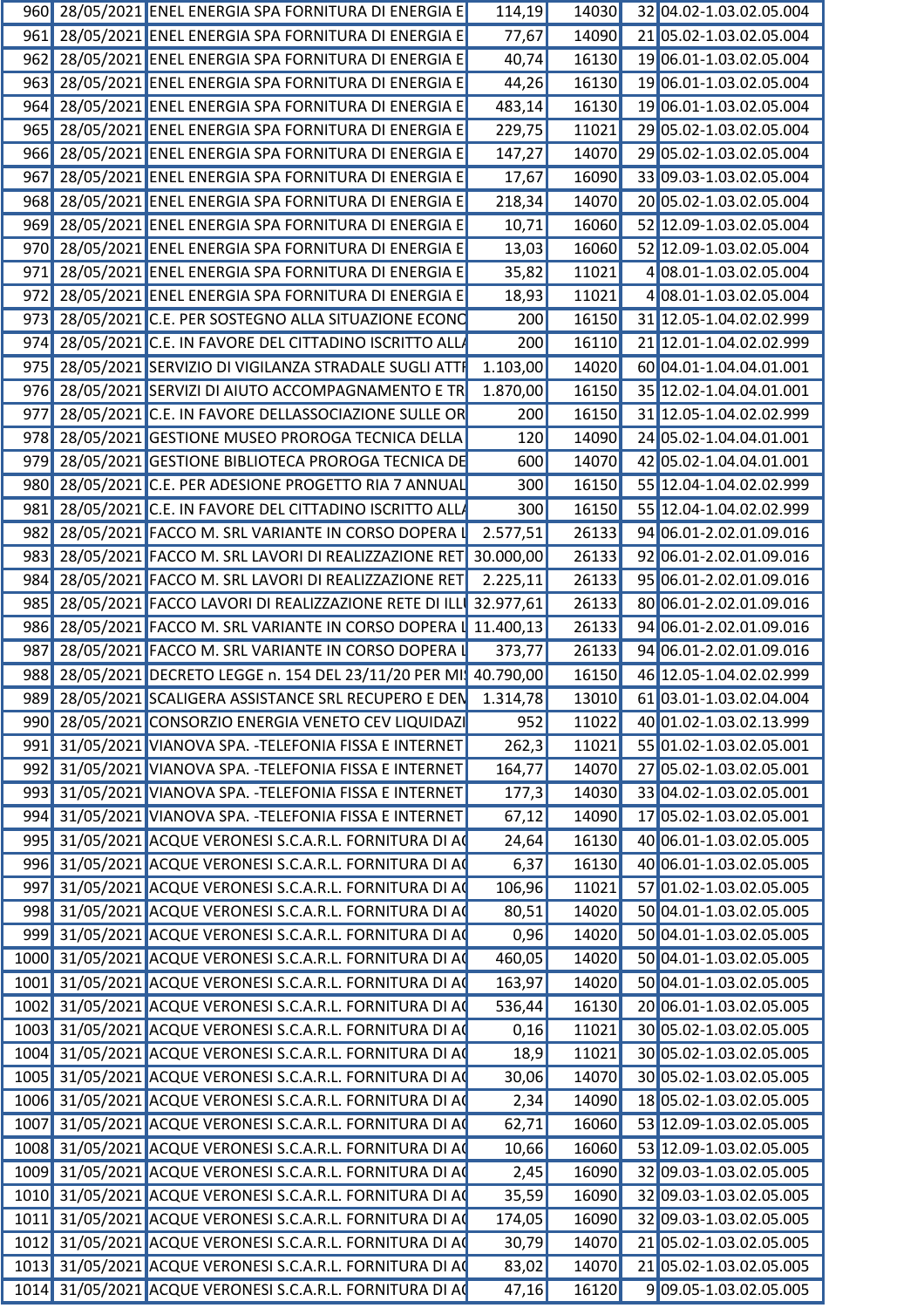|  | 1015 31/05/2021 ACQUE VERONESI S.C.A.R.L. FORNITURA DI AC       | 41,14    | 11021 | 57 01.02-1.03.02.05.005       |
|--|-----------------------------------------------------------------|----------|-------|-------------------------------|
|  | 1016 31/05/2021 ACQUE VERONESI S.C.A.R.L. FORNITURA DI A        | 5,26     | 16120 | 909.05-1.03.02.05.005         |
|  | 1017 31/05/2021 ACQUE VERONESI S.C.A.R.L. FORNITURA DI AC       | 1.074,96 | 16120 | 909.05-1.03.02.05.005         |
|  | 1018 31/05/2021 ACQUE VERONESI S.C.A.R.L. FORNITURA DI A        | 375,25   | 16120 | 909.05-1.03.02.05.005         |
|  | 1019 31/05/2021 ACQUE VERONESI S.C.A.R.L. FORNITURA DI A        | 64,3     | 14070 | 30 05.02-1.03.02.05.005       |
|  | 1020 01/06/2021 RECUPERO BOLLI BANCO BPM PRIMO TRIMES           | 72       | 11022 | 12 01.03-1.03.02.17.002       |
|  | 1021 01/06/2021 COMPENSO SERVIZIO DI TESORERIA COMUNA           | 875      | 11022 | 12 01.03-1.03.02.17.002       |
|  | 1022 01/06/2021 FERRAMENTA BERTOLAS BASILIO SRL - LIQUID        | 469,47   | 11021 | 6 01.05-1.03.01.02.007        |
|  | 1023 01/06/2021 FERRAMENTA BERTOLAS BASILIO SRL - LIQUIL        | 284,11   | 11021 | 6 01.05-1.03.01.02.007        |
|  | 1024 01/06/2021 LIQUIDAZIONE FT. n. 118/60 DEL 15/03/21 PE      | 352      | 16110 | 33 12.05-1.03.02.15.008       |
|  | 1025 01/06/2021 SS11 DI SANTI ALESSIO e C S.N.C SERVIZIO DI     | 950,74   | 11030 | 71 01.06-1.03.02.09.001       |
|  | 1026 01/06/2021 LIQUIDAZIONE FATTURE EMESSE DA C.D.L. CO        | 458,92   | 16060 | 51 12.09-1.03.02.18.014       |
|  | 1027 01/06/2021 LIQUIDAZIONE FATTURE EMESSE DA C.D.L. CO        | 1.404,09 | 16060 | 51 12.09-1.03.02.18.014       |
|  |                                                                 |          | 11030 | 71 01.06-1.03.02.09.001       |
|  | 1028 01/06/2021 PA.GI SRL CON SEDE IN 37040 ARCOLE (VR) -       | 310,58   |       |                               |
|  | 1029 01/06/2021 PUBBLICITA BERTAGNIN SNC CON SEDE IN 37         | 146,4    | 11030 | 71 01.06-1.03.02.09.001       |
|  | 1030 01/06/2021 SERVIZIO DI CONSULENZA E ASSISTENZA STRA        | 1.903,20 | 26133 | 67 04.02-2.02.01.09.003       |
|  | 1031 01/06/2021 EREDI DANESE MARIO CON SEDE IN 37047 SA         | 4.377,57 | 14040 | 53 04.06-1.03.02.15.002       |
|  | 1032 01/06/2021 EREDI DANESE MARIO CON SEDE IN 37047 SA         | 4.377,57 | 14040 | 53 04.06-1.03.02.15.002       |
|  | 1033 01/06/2021 EREDI DANESE MARIO CON SEDE IN 37047 SA         | 1.903,33 | 14040 | 53 04.06-1.03.02.15.002       |
|  | 1034 01/06/2021 EREDI DANESE MARIO CON SEDE IN 37047 SA         | 4.377,57 | 14040 | 53 04.06-1.03.02.15.002       |
|  | 1035 01/06/2021 AUTOFFICINA CARROZZERIA SS11 DI SANTI AL        | 258,19   | 14040 | 54 04.06-1.03.02.09.001       |
|  | 1036 01/06/2021 AUTOFFICINA CARROZZERIA SS11 DI SANTI AL        | 79,75    | 14040 | 54 04.06-1.03.02.09.001       |
|  | 1037 01/06/2021 PAGAMENTO ARRETRATI CANONI DI LOCAZIO           | 424,84   | 16150 | 56 12.06-1.04.02.05.999       |
|  | 1038 01/06/2021 CONTRIBUTO DEI 2/3 DELLA RETTA DELLA SCI        | 300      | 16150 | 31 12.05-1.04.02.02.999       |
|  | 1039 01/06/2021 RETTE DELLA SCUOLA DELLINFANZIA SAN GIU         | 920      | 16150 | 31 12.05-1.04.02.02.999       |
|  | 1040 01/06/2021 IVA SU MUTUI RIMBORSATI DA ACQUE VERO 11.112,68 |          | 19000 | 50 01.04-1.10.03.01.001       |
|  | 1041 01/06/2021 IMPEGNATIVA DI CURA 2 SEM. 2020                 | 720      | 16150 | 60 12.02-1.04.02.02.999       |
|  | 1042 04/06/2021 IMPEGNATIVA DI CURA 2 SEM. 2020                 | 720      | 16150 | 60 12.02-1.04.02.02.999       |
|  | 1043 04/06/2021 IMPEGNATIVA DI CURA 2 SEM. 2020                 | 720      | 16150 | 60 12.02-1.04.02.02.999       |
|  | 1044 04/06/2021 IMPEGNATIVA DI CURA 2 SEM. 2020                 | 720      |       | 16150 60 12.02-1.04.02.02.999 |
|  | 1045 04/06/2021 IMPEGNATIVA DI CURA 2 SEM. 2020                 | 720      | 16150 | 60 12.02-1.04.02.02.999       |
|  |                                                                 |          |       |                               |
|  | 1046 04/06/2021 IMPEGNATIVA DI CURA 2 SEM. 2020                 | 720      | 16150 | 60 12.02-1.04.02.02.999       |
|  | 1047 04/06/2021 IMPEGNATIVA DI CURA 2 SEM. 2020                 | 240      | 16150 | 60 12.02-1.04.02.02.999       |
|  | 1048 04/06/2021 IMPEGNATIVA DI CURA 2 SEM. 2020                 | 720      | 16150 | 60 12.02-1.04.02.02.999       |
|  | 1049 04/06/2021 IMPEGNATIVA DI CURA 2 SEM. 2020                 | 720      | 16150 | 60 12.02-1.04.02.02.999       |
|  | 1050 04/06/2021 IMPEGNATIVA DI CURA 2 SEM. 2020                 | 720      | 16150 | 60 12.02-1.04.02.02.999       |
|  | 1051 04/06/2021 IMPEGNATIVA DI CURA 2 SEM. 2020                 | 720      | 16150 | 60 12.02-1.04.02.02.999       |
|  | 1052 04/06/2021 IMPEGNATIVA DI CURA 2 SEM. 2020                 | 720      | 16150 | 60 12.02-1.04.02.02.999       |
|  | 1053 04/06/2021 IMPEGNATIVA DI CURA 2 SEM. 2020                 | 720      | 16150 | 60 12.02-1.04.02.02.999       |
|  | 1054 04/06/2021 IMPEGNATIVA DI CURA 2 SEM. 2020                 | 720      | 16150 | 60 12.02-1.04.02.02.999       |
|  | 1055 04/06/2021 IMPEGNATIVA DI CURA 2 SEM. 2020                 | 720      | 16150 | 60 12.02-1.04.02.02.999       |
|  | 1056 04/06/2021 IMPEGNATIVA DI CURA 2 SEM. 2020                 | 120      | 16150 | 60 12.02-1.04.02.02.999       |
|  | 1057 04/06/2021 IMPEGNATIVA DI CURA 2 SEM. 2020                 | 720      | 16150 | 60 12.02-1.04.02.02.999       |
|  | 1058 04/06/2021 IMPEGNATIVA DI CURA 2 SEM. 2020                 | 720      | 16150 | 60 12.02-1.04.02.02.999       |
|  | 1059 04/06/2021 IMPEGNATIVA DI CURA 2 SEM. 2020                 | 720      | 16150 | 60 12.02-1.04.02.02.999       |
|  | 1060 04/06/2021 IMPEGNATIVA DI CURA 2 SEM. 2020                 | 720      | 16150 | 60 12.02-1.04.02.02.999       |
|  |                                                                 |          |       |                               |
|  | 1061 04/06/2021 IMPEGNATIVA DI CURA 2 SEM. 2020                 | 720      | 16150 | 60 12.02-1.04.02.02.999       |
|  | 1062 04/06/2021 IMPEGNATIVA DI CURA 2 SEM. 2020                 | 720      | 16150 | 60 12.02-1.04.02.02.999       |
|  | 1063 04/06/2021 IMPEGNATIVA DI CURA 2 SEM. 2020                 | 720      | 16150 | 60 12.02-1.04.02.02.999       |
|  | 1064 04/06/2021 IMPEGNATIVA DI CURA 2 SEM. 2020                 | 720      | 16150 | 60 12.02-1.04.02.02.999       |
|  | 1065 04/06/2021 IMPEGNATIVA DI CURA 2 SEM. 2020                 | 720      | 16150 | 60 12.02-1.04.02.02.999       |
|  | 1066 04/06/2021 IMPEGNATIVA DI CURA 2 SEM. 2020                 | 720      | 16150 | 60 12.02-1.04.02.02.999       |
|  | 1067 04/06/2021 IMPEGNATIVA DI CURA 2 SEM. 2020                 | 720      | 16150 | 60 12.02-1.04.02.02.999       |
|  | 1068 04/06/2021 IMPEGNATIVA DI CURA 2 SEM. 2020                 | 720      | 16150 | 60 12.02-1.04.02.02.999       |
|  | 1069 04/06/2021 IMPEGNATIVA DI CURA 2 SEM. 2020                 | 720      |       | 16150 60 12.02-1.04.02.02.999 |
|  |                                                                 |          |       |                               |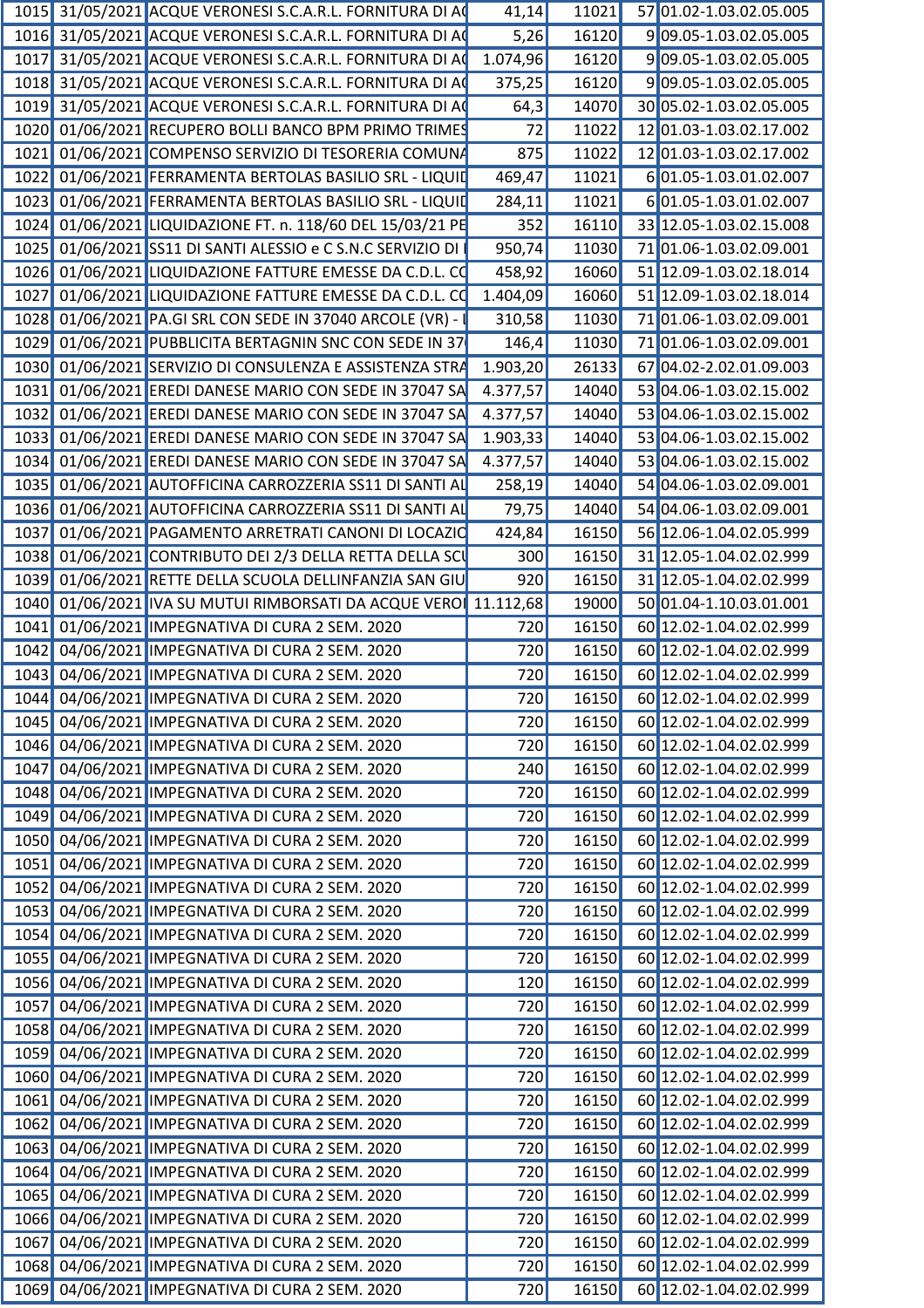|  | 1070 04/06/2021 IMPEGNATIVA DI CURA 2 SEM. 2020                      | 480      | 16150 | 60 12.02-1.04.02.02.999                |
|--|----------------------------------------------------------------------|----------|-------|----------------------------------------|
|  | 1071 04/06/2021 IMPEGNATIVA DI CURA 2 SEM. 2020                      | 720      | 16150 | 60 12.02-1.04.02.02.999                |
|  | 1072 04/06/2021 IMPEGNATIVA DI CURA 2 SEM. 2020                      | 120      | 16150 | 60 12.02-1.04.02.02.999                |
|  | 1073 04/06/2021 IMPEGNATIVA DI CURA 2 SEM. 2020                      | 720      | 16150 | 60 12.02-1.04.02.02.999                |
|  | 1074 04/06/2021 IMPEGNATIVA DI CURA 2 SEM. 2020                      | 720      | 16150 | 60 12.02-1.04.02.02.999                |
|  | 1075 07/06/2021 ARCH. MAESANI RAFFAELE CON STUDIO IN 36              | 1.268,80 | 1030  | 50 01.06-1.03.02.10.001                |
|  | 1076 07/06/2021 ARCH. MAESANI RAFFAELE CON STUDIO IN 36              | 444,08   | 11030 | 50 01.06-1.03.02.10.001                |
|  | 1077 07/06/2021 I.C.E.A.M. SRL REALIZZAZIONE LAVORI DI AMP           | 725,89   | 16060 | 51 12.09-1.03.02.18.014                |
|  | 1078 07/06/2021 ING. CHRISTIAN ROSSI CON STUDIO IN 25019             | 2.548,00 | 11030 | 50 01.06-1.03.02.10.001                |
|  | 1079 07/06/2021 TERMOSANITARIA PASINATO SRL CON SEDE                 | 3.312,41 | 14020 | 41 04.01-1.03.02.09.004                |
|  | 1080 07/06/2021 TERMOSANITARIA PASINATO SRL CON SEDE                 |          | 11021 | 701.05-1.03.02.09.008                  |
|  |                                                                      | 1.718,50 |       |                                        |
|  | 1081 07/06/2021 ING. GUIDO SIMIELE CON STUDIO IN 37100 V             | 5.075,20 | 26062 | 14 12.09-2.02.01.09.015                |
|  | 1082 07/06/2021 TECNOGRAFICA SRL- LIQUIDAZIONE FATTURA               | 176,9    | 11021 | 2101.02-1.03.01.02.001                 |
|  | 1083 07/06/2021 SER.I.T. SRL - LIQUIDAZIONE FATTURA N. 536 47.932,73 |          | 16090 | 10 09.03-1.03.02.15.004                |
|  | 1084 07/06/2021 CENTRO STUDI EVOLUTION SAS DEL DOTTO.                | 1.775,10 | 16160 | 75 12.01-1.03.02.15.999                |
|  | 1085 07/06/2021 LEGGERE SRL CON SEDE IN 24127 BERGAMO                | 75,32    | 14070 | 40 05.02-1.03.01.01.002                |
|  | 1086 07/06/2021 LEGGERE SRL CON SEDE IN 24127 BERGAMO                | 12,6     | 14070 | 40 05.02-1.03.01.01.002                |
|  | 1087 07/06/2021 ZANETTI SERVIZI SRL CON SEDE IN 37045 LEG            | 219,6    | 17010 | 16 10.05-1.03.02.09.004                |
|  | 1088 07/06/2021 MYO SPA - LIQUIDAZIONE FATTURA N. 2040/2             | 346,85   | 11021 | 20 01.02-1.03.01.02.001                |
|  | 1089 07/06/2021 TIM S.P.A CONNETTIVITA MOBILE PER I CELLU            | 85,28    | 11021 | 56 01.02-1.03.02.05.002                |
|  | 1090 09/06/2021 COMUNE DI ARCO RIVERSAMENTO TRIBUTI \                | 374      | 19000 | 60 01.04-1.09.99.04.001                |
|  | 1091 09/06/2021 SGRAVI E RESTITUZIONE DI TRIBUTI 2020                | 283,     | 19000 | 60 01.04-1.09.99.04.001                |
|  | 1092 09/06/2021 SGRAVI E RESTITUZIONE DI TRIBUTI ERRONEA             | 508,5    | 19000 | 60 01.04-1.09.99.04.001                |
|  | 1093 09/06/2021 SGRAVI E RESTITUZIONE DI TRIBUTI E RIVERSA           | 68       | 19000 | 62 01.04-1.04.01.02.003                |
|  | 1094 09/06/2021 COMUNE DI ZIMELLA RIVERSAMENTO TRIBUT                | 932      | 19000 | 62 01.04-1.04.01.02.003                |
|  | 1095 09/06/2021 COMUNE DI ZIMELLA RIVERSAMENTO TRIBUT                | 1.000,00 | 19000 | 62 01.04-1.04.01.02.003                |
|  | 1096 09/06/2021 RIVERSAMENTO TRIBUTI ERRONEAMENTE VE                 | 1.000,00 | 19000 | 62 01.04-1.04.01.02.003                |
|  | 1097 09/06/2021 RIVERSAMENTO PER RESTITUZIONE TRIBUTI                | 471      | 19000 | 60 01.04-1.09.99.04.001                |
|  |                                                                      |          |       |                                        |
|  | 1098 09/06/2021 SGRAVI E RESTITUZIONE DI TRIBUTI ERRONEA             | 141,5    | 19000 | 60 01.04-1.09.99.04.001                |
|  | 1099 09/06/2021 SGRAVI E RESTITUZIONE DI TRIBUTI                     | 680,5    |       | 19000 60 01.04-1.09.99.04.001          |
|  | 1100 11/06/2021 COPERTURA DEGLI ONERI DI GESTIONE DELLE              | 36,6     |       | 11021 11 01.02-1.03.02.99.999          |
|  | 1101 11/06/2021 COPERTURA DEGLI ONERI DI GESTIONE DELLE              | 36,6     |       | 11021 11 01.02-1.03.02.99.999          |
|  | 1102 11/06/2021 COPERTURA DEGLI ONERI DI GESTIONE DELLE              | 36,6     | 11021 | 11 01.02-1.03.02.99.999                |
|  | 1103 11/06/2021 COPERTURA DEGLI ONERI DI GESTIONE DELLE              | 69,05    | 11021 | 11 01.02-1.03.02.99.999                |
|  | 1104 11/06/2021 ENI SPA - GREEN/TRADITIONAL REFINERY AND             | 4.709,80 | 11030 | 70 01.06-1.03.01.02.002                |
|  | 1105 11/06/2021 ENI SPA - GREEN/TRADITIONAL REFINERY AND             | 2.846,81 | 16150 | 40 12.02-1.03.01.02.002                |
|  | 1106 11/06/2021 C.V.E. CENTRO VERIFICHE EUROPEE SRL CON              | 604,     | 11030 | $\frac{1}{10}$ 50 01.06-1.03.02.10.001 |
|  | 1107 11/06/2021 INTERGRAFICA VERONA S.R.L. - LIQUIDAZION             | 317,2    | 11021 | 21 01.02-1.03.01.02.001                |
|  | 1108 11/06/2021 L.R. n20/2020. DGRV n. 1309 del 08/09/20 e           | 3.000,00 | 16150 | 63 12.05-1.04.02.05.999                |
|  | 1109 11/06/2021 L.R. n20/2020. DGRV n. 1309 del 08/09/20 e I         | 3.000,00 |       | 16150 63 12.05-1.04.02.05.999          |
|  | 1110 11/06/2021 L.R. n20/2020. DGRV n. 1309 del 08/09/20 e           | 875      |       | 16150 63 12.05-1.04.02.05.999          |
|  | 1111 11/06/2021 L.R. n20/2020. DGRV n. 1309 del 08/09/20 e           | 500      | 16150 | 63 12.05-1.04.02.05.999                |
|  | 1112 11/06/2021 L.R. n20/2020. DGRV n. 1309 del 08/09/20 e           | 625      | 16150 | 63 12.05-1.04.02.05.999                |
|  |                                                                      |          |       |                                        |
|  | 1113 11/06/2021 L.R. n20/2020. DGRV n. 1309 del 08/09/20 e           | 500      | 16150 | 63 12.05-1.04.02.05.999                |
|  | 1114 11/06/2021 L.R. n20/2020. DGRV n. 1309 del 08/09/20 e I         | 500      | 16150 | 63 12.05-1.04.02.05.999                |
|  | 1115 11/06/2021 L.R. n20/2020. DGRV n. 1309 del 08/09/20 e           | 625      | 16150 | 63 12.05-1.04.02.05.999                |
|  | 1116 11/06/2021 MANCATO INCASSO BONIFICO PER CONTRIBU                | 1.250,00 | 40000 | 50 99.01-7.02.99.99.999                |
|  | 1117 14/06/2021 SPLIT PAYMENT ISTITUZIONALE 620/E MESE N 27.468,32   |          | 40000 | 80 99.01-7.01.01.02.001                |
|  | 1118 14/06/2021 SPLIT PAYMENT COMMERCIALE 621/E MESE I               | 234,98   | 19000 | 50 01.04-1.10.03.01.001                |
|  | 1119 15/06/2021 RESTITUZIONE TRIBUTI ERRONEAMENTE VER                | 992      | 19000 | 62 01.04-1.04.01.02.003                |
|  | 1120 15/06/2021 RIVERSAMENTO PER RESTITUZIONE TRIBUTI E              |          | 19000 | 60 01.04-1.09.99.04.001                |
|  | 1121 15/06/2021 RIMBORSO PER SPESE DI NOTIFICA EFFETTUA              | 23,52    | 11060 | 20 01.05-1.02.01.05.001                |
|  | 1122 15/06/2021 RIMBORSO PER SPESE DI NOTIFICA EFFETTUA              | 5,88     | 11060 | 20 01.05-1.02.01.05.001                |
|  | 1123 15/06/2021 RIMBORSO PER SPESE DI NOTIFICA EFFETTUA              | 5,88     | 11060 | $20 01.05 - 1.02.01.05.001$            |
|  | 1124 15/06/2021 RIMBORSO PER SPESE DI NOTIFICA EFFETTUA              |          |       |                                        |
|  |                                                                      | 5,88     |       | 11060 20 01.05-1.02.01.05.001          |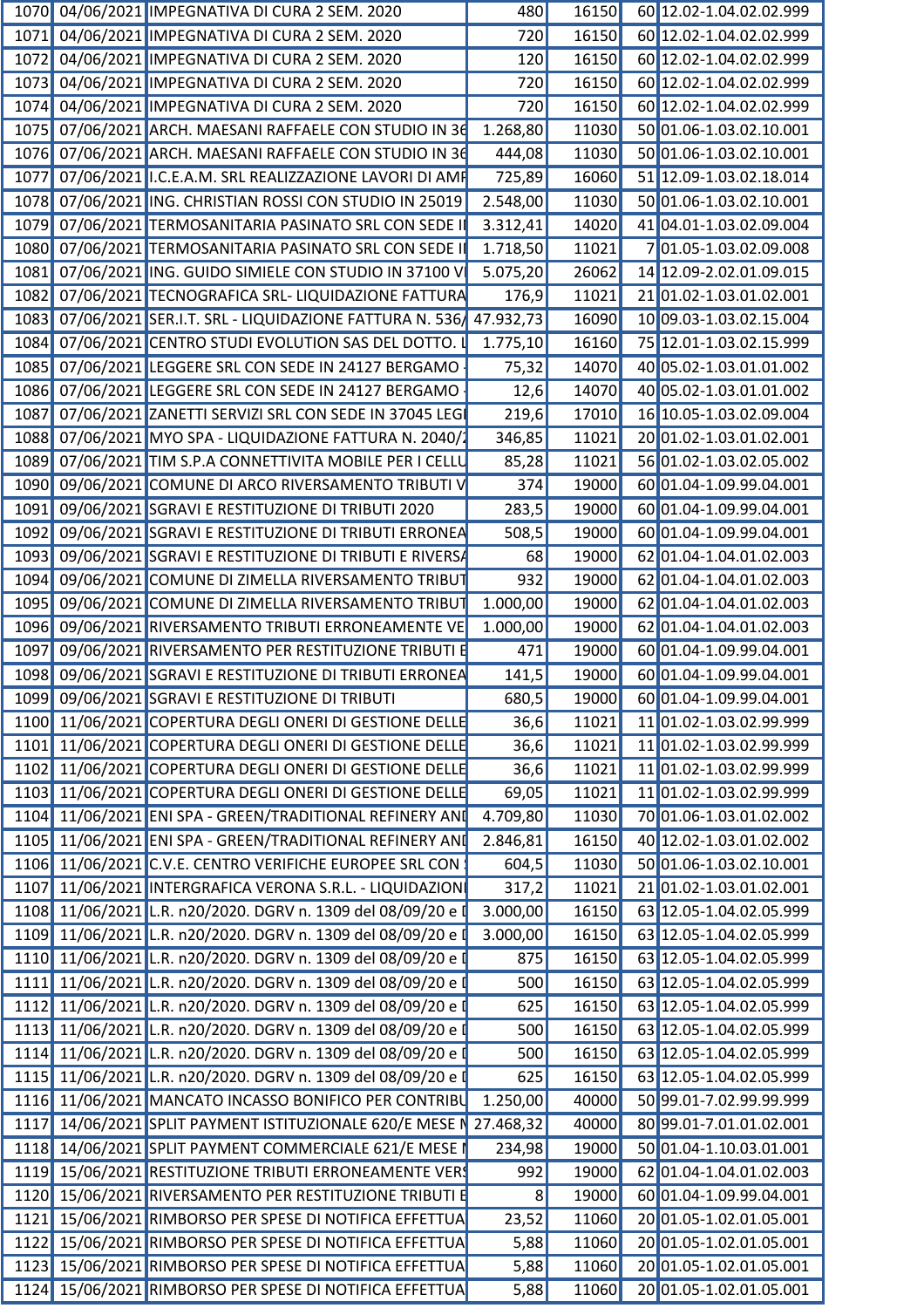|      |            | 1125 15/06/2021 RIMBORSO PER SPESE DI NOTIFICA EFFETTUA | 17,64     | 11060 | 20 01.05-1.02.01.05.001 |
|------|------------|---------------------------------------------------------|-----------|-------|-------------------------|
|      |            | 1126 15/06/2021 RIMBORSO PER SPESE DI NOTIFICA EFFETTUA | 9,78      | 11060 | 20 01.05-1.02.01.05.001 |
| 1127 |            | 15/06/2021 RIMBORSO PER SPESE DI NOTIFICA EFFETTUA      | 11,76     | 11060 | 20 01.05-1.02.01.05.001 |
| 1128 |            | 15/06/2021 RIMBORSO PER SPESE DI NOTIFICA EFFETTUA      | 21,94     | 11060 | 20 01.05-1.02.01.05.001 |
| 1129 |            | 15/06/2021 RIMBORSO PER SPESE DI NOTIFICA EFFETTUA      | 17,64     | 11060 | 20 01.05-1.02.01.05.001 |
| 1130 |            | 15/06/2021 RIMBORSO PER SPESE DI NOTIFICA EFFETTUA      | 5,88      | 11060 | 20 01.05-1.02.01.05.001 |
| 1131 |            | 15/06/2021 RIMBORSO PER SPESE DI NOTIFICA EFFETTUA      | 5,88      | 11060 | 20 01.05-1.02.01.05.001 |
| 1132 |            | 15/06/2021 RIMBORSO PER SPESE DI NOTIFICA EFFETTUA      | 274,2     | 11060 | 20 01.05-1.02.01.05.001 |
| 1133 |            | 15/06/2021 RIMBORSO PER SPESE DI NOTIFICA EFFETTUA      | 5,88      | 11060 | 20 01.05-1.02.01.05.001 |
| 1134 |            | 15/06/2021 RIMBORSO PER SPESE DI NOTIFICA EFFETTUA      | 5,88      | 11060 | 20 01.05-1.02.01.05.001 |
| 1135 |            | 15/06/2021 RIMBORSO PER SPESE DI NOTIFICA EFFETTUA      | 11,76     | 11060 | 20 01.05-1.02.01.05.001 |
|      |            | 1136 15/06/2021 RIMBORSO PER SPESE DI NOTIFICA EFFETTUA | 32,58     | 11060 | 20 01.05-1.02.01.05.001 |
| 1137 |            | 15/06/2021 RIMBORSO PER SPESE DI NOTIFICA EFFETTUA      | 5,88      | 11060 | 20 01.05-1.02.01.05.001 |
|      |            | 1138 16/06/2021 RESTITUZIONE TRIBUTI ERRONEAMENTE VER   | 40        | 19000 | 60 01.04-1.09.99.04.001 |
| 1139 |            | 16/06/2021 OO.RR. D.L.ROSSI CONTRIBUTO A.S. 2020/202    | 9.744,44  | 14010 | 56 04.01-1.04.04.01.001 |
| 1140 |            | 16/06/2021 OO.RR. D.L.ROSSI CONTRIBUTO A.S. 2020/202    | 8.810,68  | 14010 | 56 04.01-1.04.04.01.001 |
| 1141 | 16/06/2021 | OO.RR. D.L.ROSSI CONTRIBUTO A.S. 2020/202               | 1.784,48  | 14010 | 50 04.01-1.04.04.01.001 |
| 1142 |            | 16/06/2021 SCUOLA DELLINFANZA MADONNA DI FATIMA         | 14.080,60 | 14010 | 50 04.01-1.04.04.01.001 |
| 1143 |            | 16/06/2021 SCUOLA DELLINFANZA MADONNA DI FATIMA         | 7.610,65  | 14010 | 56 04.01-1.04.04.01.001 |
| 1144 |            | 16/06/2021 SCUOLA DELLINFANZIA S.MARIA MADDALENA        | 2.052,56  | 14010 | 49 12.01-1.04.04.01.001 |
| 1145 |            | 16/06/2021 SCUOLA DELLINFANZIA S.MARIA MADDALENA        | 5.393,69  | 14010 | 50 04.01-1.04.04.01.001 |
| 1146 |            | 16/06/2021 STIPENDI MESE DI GIUGNO                      | 3.011,96  | 11010 | 10 01.01-1.03.02.01.001 |
| 1147 |            | 16/06/2021 Contributo IRAP - VERS.C/ENTE GIUGNO         | 256,01    | 11010 | 15 01.01-1.02.01.01.001 |
| 1148 |            | 16/06/2021 STIPENDIO MESE DI GIUGNO                     | 464,92    | 11020 | 5 01.02-1.01.02.02.001  |
| 1149 |            | 16/06/2021 STIPENDI MESE DI GIUGNO                      | 2.808,02  | 11020 | 10 01.02-1.01.01.01.002 |
| 1150 |            | 16/06/2021 Contributo Cpdel - VERS.C/ENTE GIUGNO        | 681,83    | 11020 | 20 01.02-1.01.02.01.001 |
| 1151 |            | 16/06/2021 Contributo TFR - VERS.C/ENTE GIUGNO          | 137,53    | 11020 | 20 01.02-1.01.02.01.001 |
| 1152 |            | 16/06/2021 Contributo IRAP - VERS.C/ENTE GIUGNO         | 147,43    | 11020 | 21 01.02-1.02.01.01.001 |
| 1153 |            | 16/06/2021 STIPENDI MESE DI GIUGNO                      | 1.301,17  | 11020 | 25 01.02-1.01.01.01.002 |
|      |            | 1154 16/06/2021 Contributo Cpdel - VERS.C/ENTE GIUGNO   | 309,68    | 11020 | 35 01.02-1.01.02.01.001 |
|      |            | 1155 16/06/2021 Contributo IRAP - VERS.C/ENTE GIUGNO    | 110,6     | 11020 | 36 01.02-1.02.01.01.001 |
| 1156 |            | 16/06/2021 STIPENDI MESE DI GIUGNO                      | 3.224,53  | 11022 | 85 01.03-1.01.01.01.002 |
| 1157 |            | 16/06/2021 Contributo Cpdel - VERS.C/ENTE GIUGNO        | 774,66    | 11022 | 90 01.03-1.01.02.01.001 |
| 1158 | 16/06/2021 | Contributo Inadel Previdenza - VERS.C/ENTE (            | 49,21     | 11022 | 90 01.03-1.01.02.01.001 |
| 1159 | 16/06/2021 | Contributo TFR - VERS.C/ENTE GIUGNO                     | 74,06     | 11022 | 90 01.03-1.01.02.01.001 |
| 1160 | 16/06/2021 | Contributo IRAP - VERS.C/ENTE GIUGNO                    | 276,66    | 11022 | 91 01.03-1.02.01.01.001 |
| 1161 |            | 16/06/2021 STIPENDI MESE DI GIUGNO                      | 6.767,30  | 11030 | 10 01.06-1.01.01.01.002 |
|      |            | 1162 16/06/2021 Contributo Cpdel - VERS.C/ENTE GIUGNO   | 1.626, 31 | 11030 | 2001.06-1.01.02.01.001  |
| 1163 | 16/06/2021 | Contributo Inadel Previdenza - VERS.C/ENTE 0            | 99,87     | 11030 | 20 01.06-1.01.02.01.001 |
| 1164 |            | 16/06/2021 Contributo TFR - VERS.C/ENTE GIUGNO          | 160,64    | 11030 | 20 01.06-1.01.02.01.001 |
| 1165 | 16/06/2021 | Contributo IRAP - VERS.C/ENTE GIUGNO                    | 580,82    | 11030 | 25 01.06-1.02.01.01.001 |
| 1166 |            | 16/06/2021 STIPENDI MESE DI GIUGNO                      | 1.713,04  | 11040 | 5 01.07-1.01.01.01.002  |
| 1167 | 16/06/2021 | Contributo Cpdel - VERS.C/ENTE GIUGNO                   | 407,7     | 11040 | 10 01.07-1.01.02.01.001 |
| 1168 | 16/06/2021 | Contributo Inadel Previdenza - VERS.C/ENTE Q            | 49,21     | 11040 | 10 01.07-1.01.02.01.001 |
| 1169 | 16/06/2021 | Contributo IRAP - VERS.C/ENTE GIUGNO                    | 145,61    | 11040 | 11 01.07-1.02.01.01.001 |
| 1170 |            | 16/06/2021 STIPENDI MESE DI GIUGNO                      | 1.179,69  | 11070 | 20 01.04-1.01.01.01.002 |
| 1171 |            | 16/06/2021 Contributo Cpdel - VERS.C/ENTE GIUGNO        | 286,54    | 11070 | 30 01.04-1.01.02.01.001 |
| 1172 | 16/06/2021 | Contributo TFR - VERS.C/ENTE GIUGNO                     | 57,86     | 11070 | 30 01.04-1.01.02.01.001 |
| 1173 |            | 16/06/2021 Contributo IRAP - VERS.C/ENTE GIUGNO         | 102,34    | 11070 | 31 01.04-1.02.01.01.001 |
| 1174 |            | 16/06/2021 STIPENDI MESE DI GIUGNO                      | 1.789,59  | 13010 | 10 03.01-1.01.01.01.002 |
| 1175 |            | 16/06/2021 Contributo Cpdel - VERS.C/ENTE GIUGNO        | 434,68    | 13010 | 20 03.01-1.01.02.01.001 |
| 1176 | 16/06/2021 | Contributo TFR - VERS.C/ENTE GIUGNO                     | 87,85     | 13010 | 20 03.01-1.01.02.01.001 |
| 1177 | 16/06/2021 | Contributo IRAP - VERS.C/ENTE GIUGNO                    | 155,24    | 13010 | 2103.01-1.02.01.01.001  |
| 1178 |            | 16/06/2021 STIPENDI MESE DI GIUGNO                      | 922,17    | 16150 | 90 12.05-1.01.01.01.002 |
| 1179 |            | 16/06/2021 Contributo Cpdel - VERS.C/ENTE GIUGNO        | 223,9     | 16150 | 92 12.05-1.01.02.01.001 |
|      |            |                                                         |           |       |                         |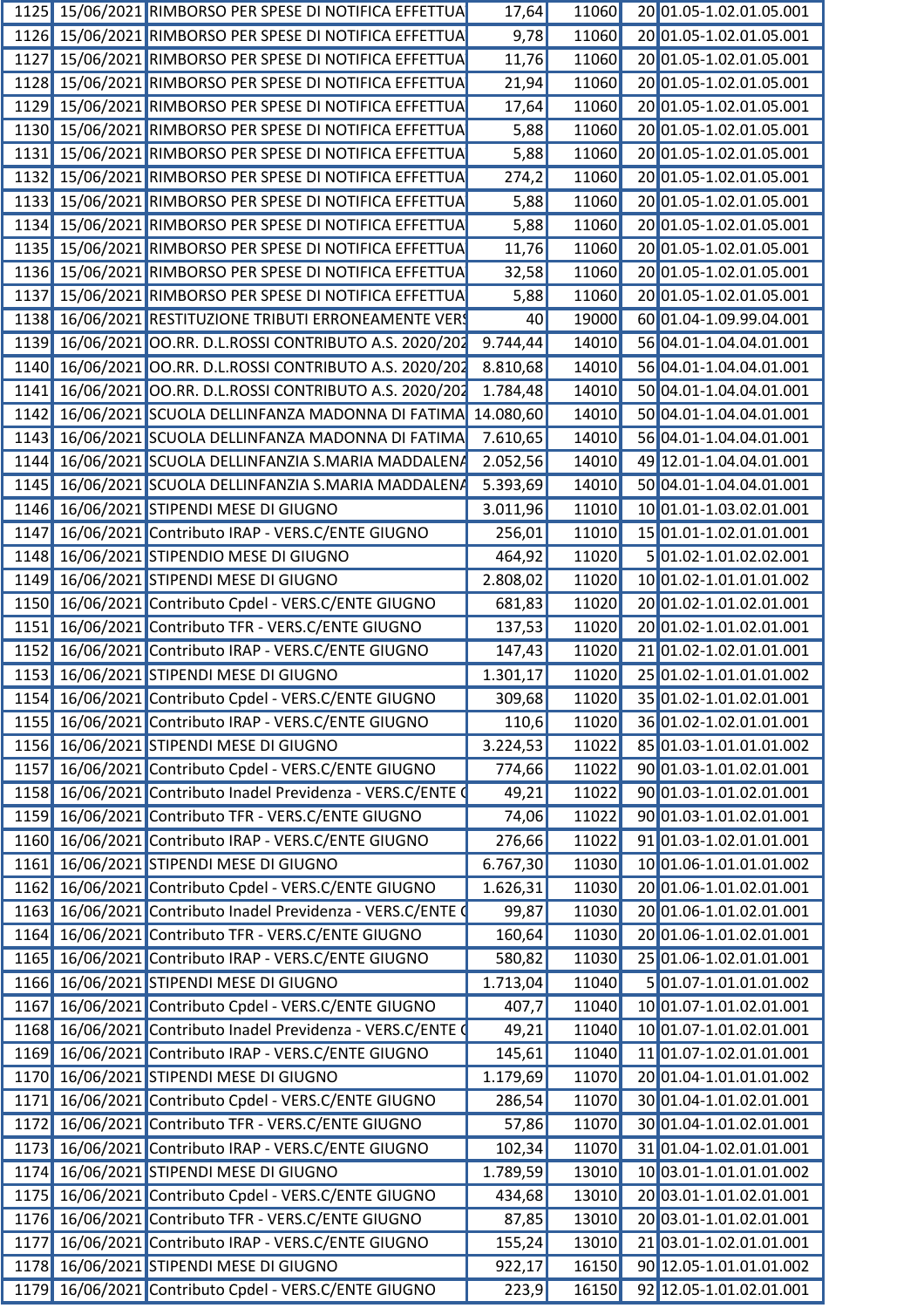|  | 1180 16/06/2021 Contributo TFR - VERS.C/ENTE GIUGNO           | 45,32    |       | 16150 92 12.05-1.01.02.01.001 |
|--|---------------------------------------------------------------|----------|-------|-------------------------------|
|  | 1181 16/06/2021 Contributo IRAP - VERS.C/ENTE GIUGNO          | 79,96    | 16150 | 94 12.05-1.02.01.01.001       |
|  | 1182 16/06/2021 STIPENDIO MESE DI GIUGNO                      | 1.015,85 |       | 19000 90 01.02-1.01.01.01.004 |
|  | 1183 16/06/2021 STIPENDIO MESE DI GIUGNO                      | 206,17   | 19000 | 90 01.02-1.01.01.01.004       |
|  | 1184 16/06/2021 STIPENDIO MESE DI GIUGNO                      | 438,5    | 19000 | 90 01.02-1.01.01.01.004       |
|  | 1185 16/06/2021 STIPENDIO MESE DI GIUGNO                      | 1.425,17 | 19000 | 90 01.02-1.01.01.01.004       |
|  | 1186 16/06/2021 STIPENDIO MESE DI GIUGNO                      | 54       | 19000 | 90 01.02-1.01.01.01.004       |
|  | 1187 16/06/2021 Contributo Cpdel - VERS.C/ENTE GIUGNO         | 750,05   | 19000 | 96 01.02-1.01.02.01.001       |
|  | 1188 16/06/2021 Contributo Inadel Previdenza - VERS.C/ENTE    | 38,61    | 19000 | 96 01.02-1.01.02.01.001       |
|  | 1189 16/06/2021 Contributo TFR - VERS.C/ENTE GIUGNO           | 4,13     | 19000 | 96 01.02-1.01.02.01.001       |
|  | 1190 16/06/2021 Contributo IRAP - VERS.C/ENTE GIUGNO          | 255,08   | 19000 | 97 01.02-1.02.01.01.001       |
|  | 1191 16/06/2021 STIPENDIO MESE DI GIUGNO                      | 719,08   | 19001 | 10 01.06-1.01.01.01.002       |
|  | 1192 16/06/2021 STIPENDIO MESE DI GIUGNO                      | 79,9     | 19001 | 10 01.06-1.01.01.01.002       |
|  | 1193 16/06/2021 Contributo Cpdel - VERS.C/ENTE GIUGNO         | 190, 16  | 19001 | 20 01.06-1.01.02.01.001       |
|  |                                                               |          |       |                               |
|  | 1194 16/06/2021 Contributo IRAP - VERS.C/ENTE GIUGNO          | 67,91    | 19001 | 30 01.06-1.02.01.01.001       |
|  | 1195 16/06/2021 STIPENDIO MESE DI GIUGNO                      | 1.076,92 | 19002 | 11 01.02-1.01.01.01.004       |
|  | 1196 16/06/2021 Contributo Cpdel - VERS.C/ENTE GIUGNO         | 256,31   | 19002 | 12 01.06-1.01.02.01.001       |
|  | 1197 16/06/2021 Contributo Inadel Previdenza - VERS.C/ENTE    | 31,02    | 19002 | 12 01.06-1.01.02.01.001       |
|  | 1198 16/06/2021 Contributo IRAP - VERS.C/ENTE GIUGNO          | 91,54    | 19002 | 13 01.06-1.02.01.01.001       |
|  | 1199 16/06/2021 Contributo Cpdel - VERS.C/DIP.TE GIUGNO       | 2.212,28 | 40000 | 10 99.01-7.01.02.02.001       |
|  | 1200 16/06/2021 Contributo F.do Prev.za e Credito - VERS.C/DI | 87,35    | 40000 | 10 99.01-7.01.02.02.001       |
|  | 1201 16/06/2021 Contributo Inadel Previdenza - VERS.C/DIP.TE  | 186,05   | 40000 | 10 99.01-7.01.02.02.001       |
|  | 1202 16/06/2021 Add.Com. - VERS. GIUGNO                       | 194,52   | 40000 | 20 99.01-7.01.02.01.001       |
|  | 1203 16/06/2021 IRPEF Codice 1001 - VERS. GIUGNO              | 3.535,02 | 40000 | 20 99.01-7.01.02.01.001       |
|  | 1204 16/06/2021 STIPENDIO MESE DI GIUGNO                      | 997,26   | 40000 | 20 99.01-7.01.02.01.001       |
|  | 1205 16/06/2021 Veneto - Add.Reg. - VERS. GIUGNO              | 344,21   | 40000 | 20 99.01-7.01.02.01.001       |
|  | 1206 16/06/2021 947-Cessione V / Prestito - VERS. GIUGNO      | 348      | 40000 | 30 99.01-7.01.02.99.999       |
|  | 1207 16/06/2021 D84-CESSIONE IBL - VERS. GIUGNO               | 147      | 40000 | 3099.01-7.01.02.99.999        |
|  | 1208 16/06/2021 M36-Cessione V / Prestito - VERS. GIUGNO      | 254      | 40000 | 3099.01-7.01.02.99.999        |
|  |                                                               |          |       |                               |
|  | 1209 16/06/2021 P08-Cessione EUROCQS - VERS. GIUGNO           | 347      |       | 40000 30 99.01-7.01.02.99.999 |
|  | 1210 16/06/2021 Sindacato CISL - VERS. GIUGNO                 | 111,48   | 40000 | 3099.01-7.01.02.99.999        |
|  | 1211 16/06/2021 Y06-Pignoramento - VERS. GIUGNO               | 438,49   | 40000 | 3099.01-7.01.02.99.999        |
|  | 1212 16/06/2021 Y10-Tratten. Cat. IO - VERS. GIUGNO           | 53       | 40000 | 3099.01-7.01.02.99.999        |
|  | 1213 16/06/2021 ICD B 2 SEM. 2020                             | 720      | 16150 | 60 12.02-1.04.02.02.999       |
|  | 1214 16/06/2021 RINALDI STEFANIA CON SEDE IN 37040 ARCO       | 400      | 14030 | 5 04.02-1.03.01.01.002        |
|  | 1215 16/06/2021 RINALDI STEFANIA CON SEDE IN 37040 ARCO       | 200      | 11021 | 20 01.02-1.03.01.02.001       |
|  | 1216 16/06/2021 GMG PRESS SRL CON SEDE IN 37135 VERONA        | 976      | 11021 | 21 01.02-1.03.01.02.001       |
|  | 1217 16/06/2021 EREDI DANESE MARIO CON SEDE IN 37047 SA       | 4.377,57 | 14040 | 53 04.06-1.03.02.15.002       |
|  | 1218 16/06/2021 COMPITALIA SRL CON SEDE IN 37047 SAN BO       | 119      | 11021 | 10 01.02-1.03.01.02.999       |
|  | 1219 16/06/2021 MARCHI SPA CON SEDE IN 36016 THIENE (VI)      | 1.099,92 | 11021 | 901.05-1.03.01.02.999         |
|  | 1220 16/06/2021 FERRAMENTA BERTOLAS BASILIO SRL - LIQUID      | 523,37   | 14020 | 40 04.01-1.03.01.02.999       |
|  | 1221 16/06/2021 F.LLI BALDO SRL CON SEDE IN 37041 ALBARED     | 1.131,28 | 17010 | 10 10.05-1.03.01.02.999       |
|  |                                                               | 822,68   | 11030 | 7101.06-1.03.02.09.001        |
|  | 1222 16/06/2021 PA.GI SRL CON SEDE IN 37040 ARCOLE (VR) -     |          |       |                               |
|  | 1223 16/06/2021 VELOCAR SRL - LIQUIDAZIONE FATTURA N. 37      | 1.525,00 | 11021 | 35 03.02-1.03.02.99.999       |
|  | 1224 16/06/2021 ANAC PER CONTRIBUTI PER INDIZIONE APPAL       | 450      | 11022 | 40 01.02-1.03.02.13.999       |
|  | 1225 16/06/2021 TELEPASS SPA PER QUOTA CAQNONE LOCAZI         | 1,03     | 16150 | 41 12.02-1.03.02.09.001       |
|  | 1226 16/06/2021 TELEPASS SPA PER QUOTA CAQNONE LOCAZI         | 0,23     | 16150 | 41 12.02-1.03.02.09.001       |
|  | 1227 16/06/2021 SOCIETA AUTOSTRADE PER LITALIA SPA PEDA       | 127,46   | 16150 | 41 12.02-1.03.02.09.001       |
|  | 1228 16/06/2021 SOCIETA AUTOSTRADE PER LITALIA SPA PEDA       | 28,04    |       | 16150 41 12.02-1.03.02.09.001 |
|  | 1229 16/06/2021 GLOBAL POWER SPA FORNITURA DI GAS NAT         | 82,18    | 11021 | 53 01.02-1.03.02.05.006       |
|  | 1230 16/06/2021 GLOBAL POWER SPA FORNITURA DI GAS NAT         | 2.001,39 | 14020 | 47 04.01-1.03.02.05.006       |
|  | 1231 16/06/2021 GLOBAL POWER SPA FORNITURA DI GAS NAT         | 396,76   | 14020 | 47 04.01-1.03.02.05.006       |
|  | 1232 16/06/2021 GLOBAL POWER SPA FORNITURA DI GAS NAT         | 920,05   | 16130 | 38 06.01-1.03.02.05.006       |
|  | 1233 16/06/2021 GLOBAL POWER SPA FORNITURA DI GAS NAT         | 180,88   | 16130 | 18 06.01-1.03.02.05.006       |
|  |                                                               |          |       |                               |
|  | 1234 16/06/2021 GLOBAL POWER SPA FORNITURA DI GAS NAT         | 171,56   | 16130 | 18 06.01-1.03.02.05.006       |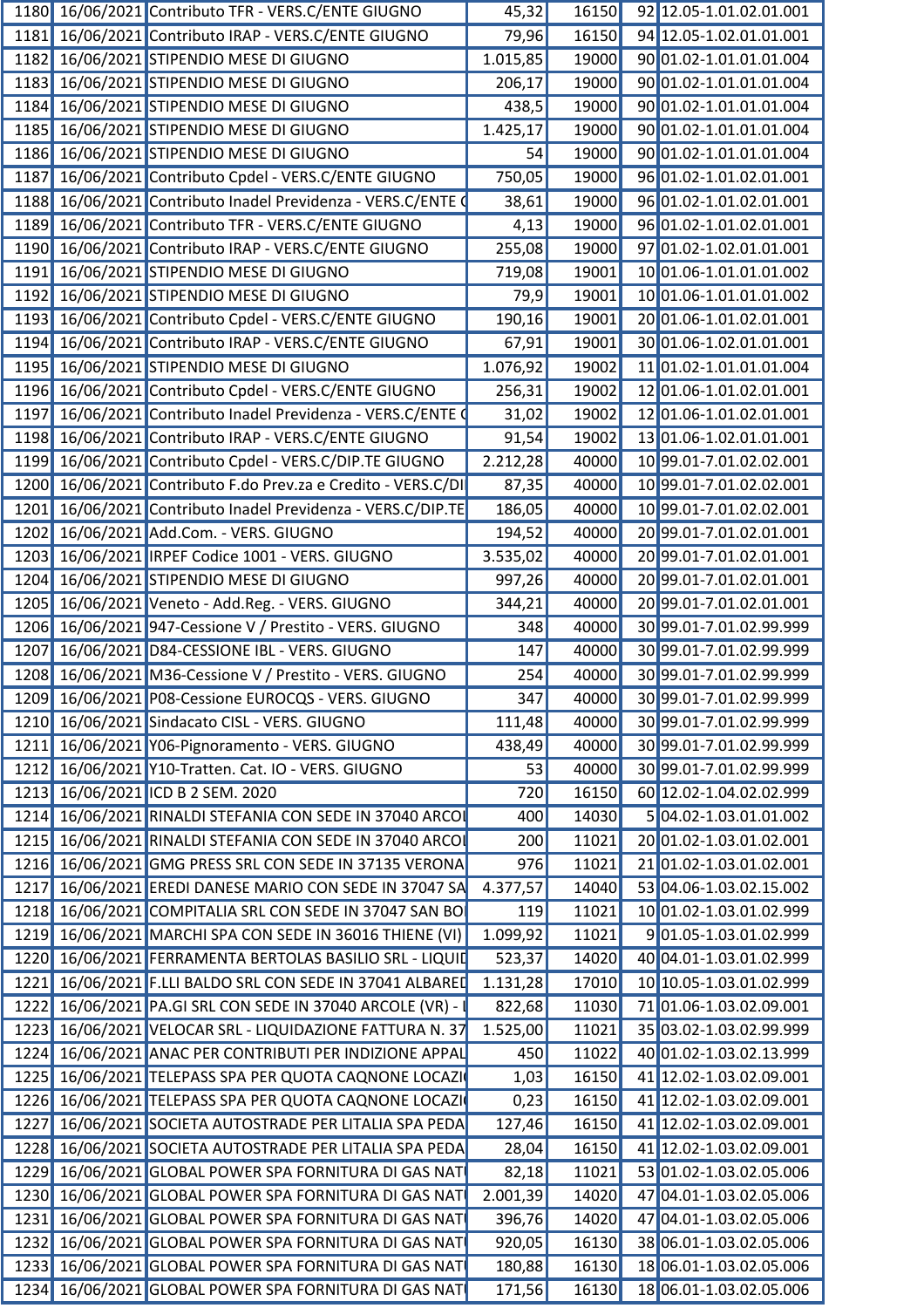|  | 1235 16/06/2021 GLOBAL POWER SPA FORNITURA DI GAS NAT              | 1.400,05         | 14020 | 47 04.01-1.03.02.05.006       |
|--|--------------------------------------------------------------------|------------------|-------|-------------------------------|
|  | 1236 16/06/2021 GLOBAL POWER SPA FORNITURA DI GAS NAT              | 52,3             | 11021 | 28 05.02-1.03.02.05.006       |
|  | 1237 16/06/2021 GLOBAL POWER SPA FORNITURA DI GAS NAT              | 266,8            | 14070 | 28 05.02-1.03.02.05.006       |
|  | 1238 22/06/2021 INTERVENTO ECONOMICO A FAVORE DEI NEC              | 1.000,00         | 16150 | 58 12.05-1.04.02.02.999       |
|  | 1239 22/06/2021 INTERVENTO ECONOMICO A FAVORE DEI NEC              | 1.000,00         | 16150 | 58 12.05-1.04.02.02.999       |
|  | 1240 22/06/2021 INTERVENTO ECONOMICO A FAVORE DEI NEC              | 1.000,00         | 16150 | 58 12.05-1.04.02.02.999       |
|  | 1241 22/06/2021 INTERVENTO ECONOMICO A FAVORE DEI NEC              | 1.000,00         | 16150 | 58 12.05-1.04.02.02.999       |
|  | 1242 22/06/2021 INTERVENTO ECONOMICO A FAVORE DEI NEC              | 1.000,00         | 16150 | 58 12.05-1.04.02.02.999       |
|  | 1243 22/06/2021 INTERVENTO ECONOMICO A FAVORE DEI NEC              | 1.000,00         | 16150 | 58 12.05-1.04.02.02.999       |
|  | 1244 22/06/2021 INTERVENTO ECONOMICO A FAVORE DEI NEC              | 1.000,00         | 16150 | 58 12.05-1.04.02.02.999       |
|  | 1245 22/06/2021 INTERVENTO ECONOMICO A FAVORE DEI NEC              | 1.000,00         | 16150 | 58 12.05-1.04.02.02.999       |
|  |                                                                    |                  |       |                               |
|  | 1246 22/06/2021 INTERVENTO ECONOMICO A FAVORE DEI NEC              | 1.000,00         | 16150 | 58 12.05-1.04.02.02.999       |
|  | 1247 22/06/2021 INTERVENTO ECONOMICO A FAVORE DEI NEC              | 1.000,00         | 16150 | 58 12.05-1.04.02.02.999       |
|  | 1248 22/06/2021 INTERVENTO ECONOMICO A FAVORE DEI NEC 1.000,00     |                  | 16150 | 58 12.05-1.04.02.02.999       |
|  | 1249 22/06/2021 INTERVENTO ECONOMICO A FAVORE DEI NEC              | 1.000,00         | 16150 | 58 12.05-1.04.02.02.999       |
|  | 1250 22/06/2021 INTERVENTO ECONOMICO A FAVORE DEI NEC 1.000,00     |                  | 16150 | 58 12.05-1.04.02.02.999       |
|  | 1251 22/06/2021 SERVIZI CIMITERIALI MESE DI MAGGIO 2021            | 344,19           | 16060 | 51 12.09-1.03.02.18.014       |
|  | 1252 22/06/2021 TEL SNC DI STEVANO LORIS E C. CON SEDE IN          | 1.803,16         | 11021 | 701.05-1.03.02.09.008         |
|  | 1253 22/06/2021 AGGIOLI SPA - LIQUIDAZIONE FATTURE N. 113          | 598,5            | 13010 | 62 03.01-1.03.02.16.999       |
|  | 1254 22/06/2021 AGGIOLI SPA - LIQUIDAZIONE FATTURE N. 113          | 395,83           | 13010 | 62 03.01-1.03.02.16.999       |
|  | 1255 22/06/2021 I.C.E.A.M. SRL CON SEDE IN 37053 CEREA (VR         | 1.159,00         | 17010 | 16 10.05-1.03.02.09.004       |
|  | 1256 22/06/2021 PA.GI SRL CON SEDE IN 37040 ARCOLE (VR)            | 135,06           | 11030 | 71 01.06-1.03.02.09.001       |
|  | 1257 22/06/2021 PA.GI SRL CON SEDE IN 37040 ARCOLE (VR)            | 97,41            | 16150 | 41 12.02-1.03.02.09.001       |
|  | 1258 22/06/2021 SARBA SPA CON SEDE IN 41012 CARPI (MO)             | 9.175,62         | 16120 | 12 09.05-1.03.01.02.008       |
|  | 1259 22/06/2021 TERMOSANITARIA PASINATO SRL CON SEDE I             | 901,01           | 14030 | 16 04.02-1.03.02.09.004       |
|  | 1260 22/06/2021 TERMOSANITARIA PASINATO SRL CON SEDE               | 587,39           | 14020 | 41 04.01-1.03.02.09.004       |
|  | 1261 22/06/2021 NOVALI EGIDIO DI NOVALI A. E C. SNC CON SE         | 86,62            | 11021 | 601.05-1.03.01.02.007         |
|  | 1262 22/06/2021 SE.CAM SRL CON SEDE IN 25047 DARFO BOAF            | 3.855,20         | 17010 | 16 10.05-1.03.02.09.004       |
|  | 1263 23/06/2021 SERVIZIO DI RISCOSSIONE ORDINARIA E COAT 15.874,38 |                  | 11070 | 10 01.04-1.03.02.03.999       |
|  | 1264 23/06/2021 SERVIZIO DI RISCOSSIONE ORDINARIA E COAT 2.485,77  |                  |       | 11070 10 01.04-1.03.02.03.999 |
|  | 1265 23/06/2021 SERVIZIO DI RISCOSSIONE ORDINARIA E COAT           |                  | 11070 | 10 01.04-1.03.02.03.999       |
|  |                                                                    | 304,51           |       |                               |
|  | 1266 23/06/2021 REINTROITO BONIFICI E NUOVE LIQUIDAZION            | 720              | 40000 | 50 99.01-7.02.99.99.999       |
|  | 1267 23/06/2021 REINTROITO BONIFICI E NUOVE LIQUIDAZION            | 120              | 40000 | 50 99.01-7.02.99.99.999       |
|  | 1268 23/06/2021 REINTROITO BONIFICI E NUOVE LIQUIDAZION            | $\overline{720}$ | 40000 | 50 99.01-7.02.99.99.999       |
|  | 1269 23/06/2021 SGRAVI E RESTITUZIONE DI TRIBUTI                   | 3.198,84         | 19000 | 60 01.04-1.09.99.04.001       |
|  | 1270 23/06/2021 SGAVI E RESTITUZIONE DI TRIBUTI                    | 313,48           | 19000 | 60 01.04-1.09.99.04.001       |
|  | 1271 23/06/2021 SGRAVI E RESTITUZIONE DI TASI 2016 E PREG          | 259,51           | 19000 | 60 01.04-1.09.99.04.001       |
|  | 1272 23/06/2021 RESTITUZIONE TRIBUTI ERRONEAMENTE VER              | 440,9            | 19000 | 60 01.04-1.09.99.04.001       |
|  | 1273 23/06/2021 PAGAMENTO SOMME DOVUTE ALLO STATO F                | 1.494,31         | 11040 | 25 01.07-1.04.01.01.001       |
|  | 1274 23/06/2021 AUTOFFICINA CARROZZERIA SS11 DI SANTI AL           | 105,27           | 11030 | 71 01.06-1.03.02.09.001       |
|  | 1275 23/06/2021 AUTOFFICINA CARROZZERIA SS11 DI SANTI AL           | 223,64           | 14040 | 54 04.06-1.03.02.09.001       |
|  | 1276 23/06/2021 AUTOFFICINA CARROZZERIA SS11 DI SANTI AL           | 305,01           | 14040 | 54 04.06-1.03.02.09.001       |
|  | 1277 23/06/2021 AUTOFFICINA CARROZZERIA SS11 DI SANTI AL           | 608,12           | 14040 | 54 04.06-1.03.02.09.001       |
|  | 1278 23/06/2021 AUTOFFICINA CARROZZERIA SS11 DI SANTI AL           | 57,34            | 14040 | 54 04.06-1.03.02.09.001       |
|  | 1279 23/06/2021 AUTOFFICINA CARROZZERIA SS11 DI SANTI AL           | 413,17           | 14040 | 54 04.06-1.03.02.09.001       |
|  | 1280 28/06/2021 SERVIZIO DI DEPOSITO E CUSTODIA SALME PF           | 250              | 16060 | 14 12.07-1.04.01.02.011       |
|  | 1281 28/06/2021 SERVIZIO DI DEPOSITO E CUSTODIA SALME PR           | 55               | 16060 | 14 12.07-1.04.01.02.011       |
|  | 1282 28/06/2021 TIM SPA 3 BIM. 2021                                | 94               | 11021 | 55 01.02-1.03.02.05.001       |
|  | 1283 28/06/2021 TIM SPA 3 BIM. 2021                                | 183,8            | 14020 | 49 04.01-1.03.02.05.001       |
|  |                                                                    |                  |       |                               |
|  | 1284 28/06/2021 TIM S.P.A 3 BIM. 2021                              | 93,44            | 11021 | 56 01.02-1.03.02.05.002       |
|  | 1285 28/06/2021 RIMBORSO NOTA DI CREDITO 390-391 ERRON             | 86,29            | 40000 | 50 99.01-7.02.99.99.999       |
|  | 1286 28/06/2021 C.E. PER SOSTEGNO ALLA SITUAZIONE ECONO            | 200              |       | 16150 31 12.05-1.04.02.02.999 |
|  | 1287 28/06/2021 C.E. PER ADESIONE PROGETTO RIA 7 ANNUAL            | 300              | 16150 | 55 12.04-1.04.02.02.999       |
|  | 1288 28/06/2021 C.E. IN FAVORE DEL CITTADINO ISCRITTO ALL          | 300              |       | 16150 55 12.04-1.04.02.02.999 |
|  | 1289 28/06/2021 C.E. IN FAVORE DEL CITTADINO ISCRITTO ALL          | 200              |       | 16110 21 12.01-1.04.02.02.999 |